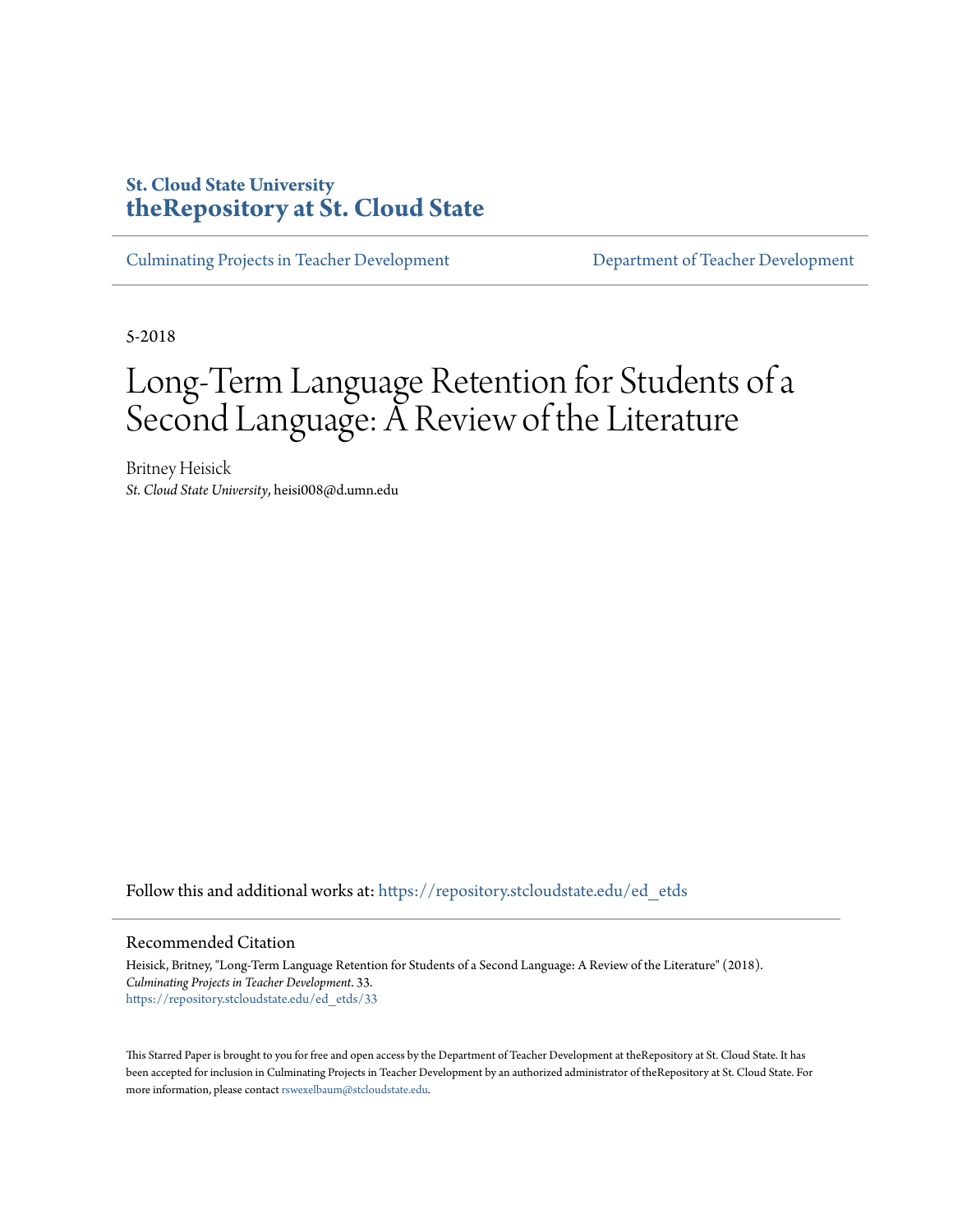## **Long-Term Language Retention for Students of a Second Language: A Review of the Literature**

by

Britney Heisick

A Starred Paper

Submitted to the Graduate Faculty of

St. Cloud State University

in Partial Fulfillment of the Requirements

for the Degree

Master of Science in

Curriculum and Instruction

May, 2018

Starred Paper Committee: Ramon Serrano, Chairperson Hsueh-I Lo Ming-Chi Own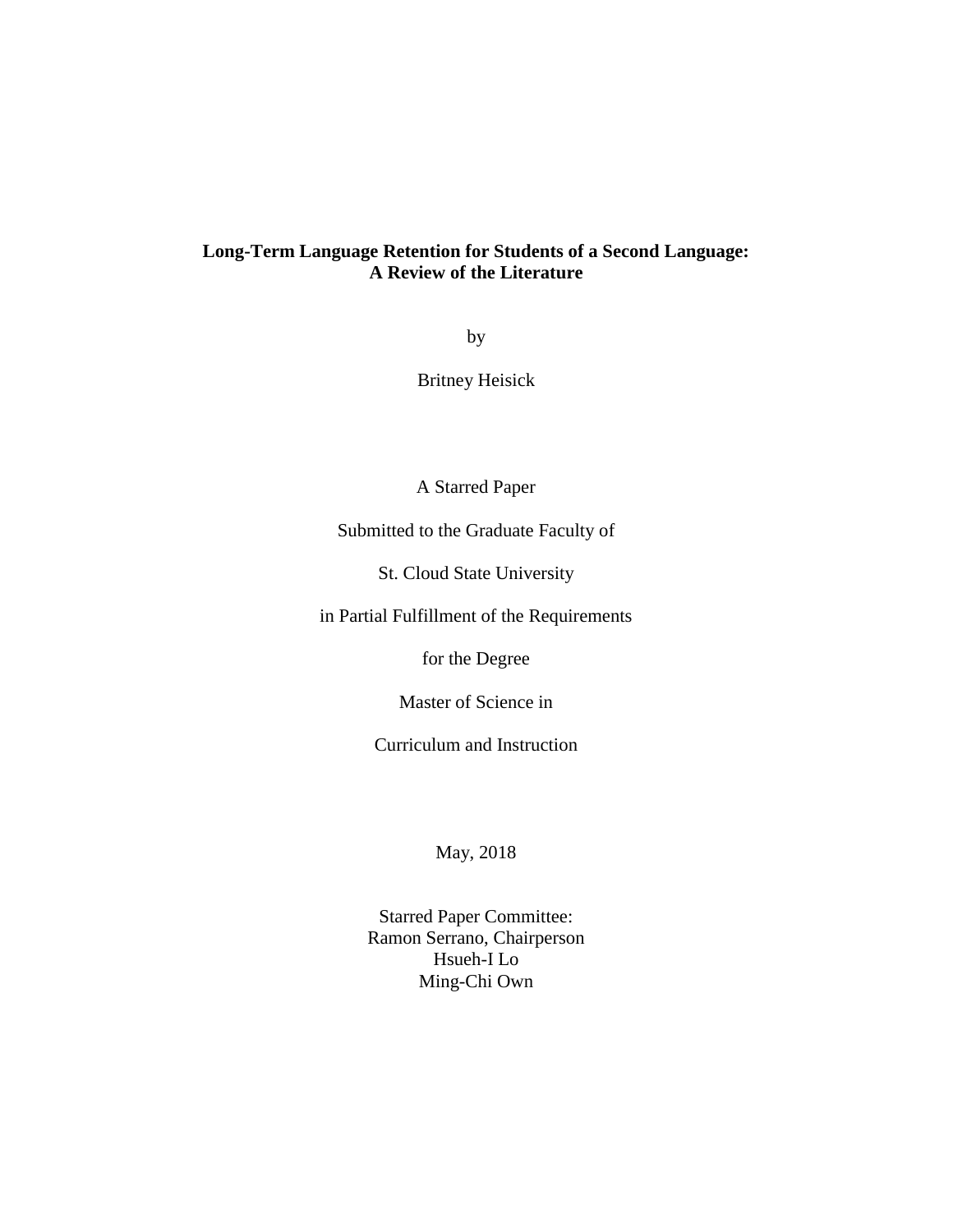# **Table of Contents**

|                                                                                                                   | $\overline{4}$ |
|-------------------------------------------------------------------------------------------------------------------|----------------|
| Chapter                                                                                                           |                |
| 1.                                                                                                                | 5              |
|                                                                                                                   | 5              |
|                                                                                                                   | 7              |
|                                                                                                                   | 9              |
|                                                                                                                   | 9              |
|                                                                                                                   | 10             |
| 2.                                                                                                                | 11             |
|                                                                                                                   | 11             |
|                                                                                                                   | 11             |
|                                                                                                                   | 13             |
|                                                                                                                   | 15             |
| 3.                                                                                                                | 18             |
|                                                                                                                   | 18             |
| Research Question 1: What Methods of L2 Instruction<br>Provide Best Long-Term Retention for Students?             | 18             |
| Research Question 2: Does Categorical or Phonetic Vocabulary<br>Practice Provide Better Long-Term Retention of L2 | 19             |
| Research Question 3: Which Method of Vocabulary Word<br>Presentation Shows Better Confidence in the Use           | 25             |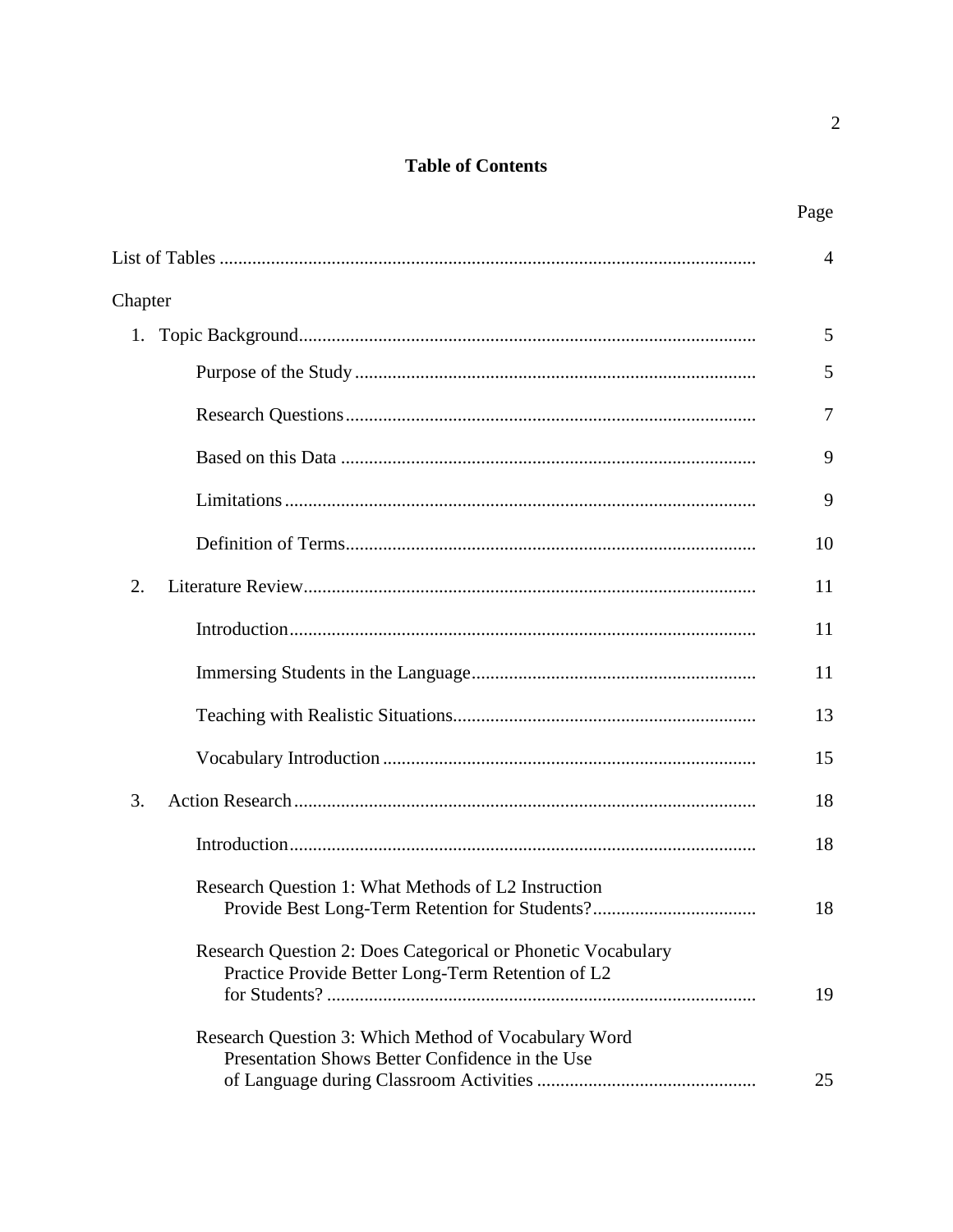$\mathfrak{Z}$ 

| Research Question 4: Which Method of Vocabulary Word<br>Presentation Allows for Better Pronunciation of the |    |
|-------------------------------------------------------------------------------------------------------------|----|
|                                                                                                             | 27 |
| $\overline{4}$                                                                                              | 29 |
|                                                                                                             | 29 |
|                                                                                                             | 29 |
|                                                                                                             | 30 |
|                                                                                                             | 31 |
|                                                                                                             | 32 |
|                                                                                                             | 34 |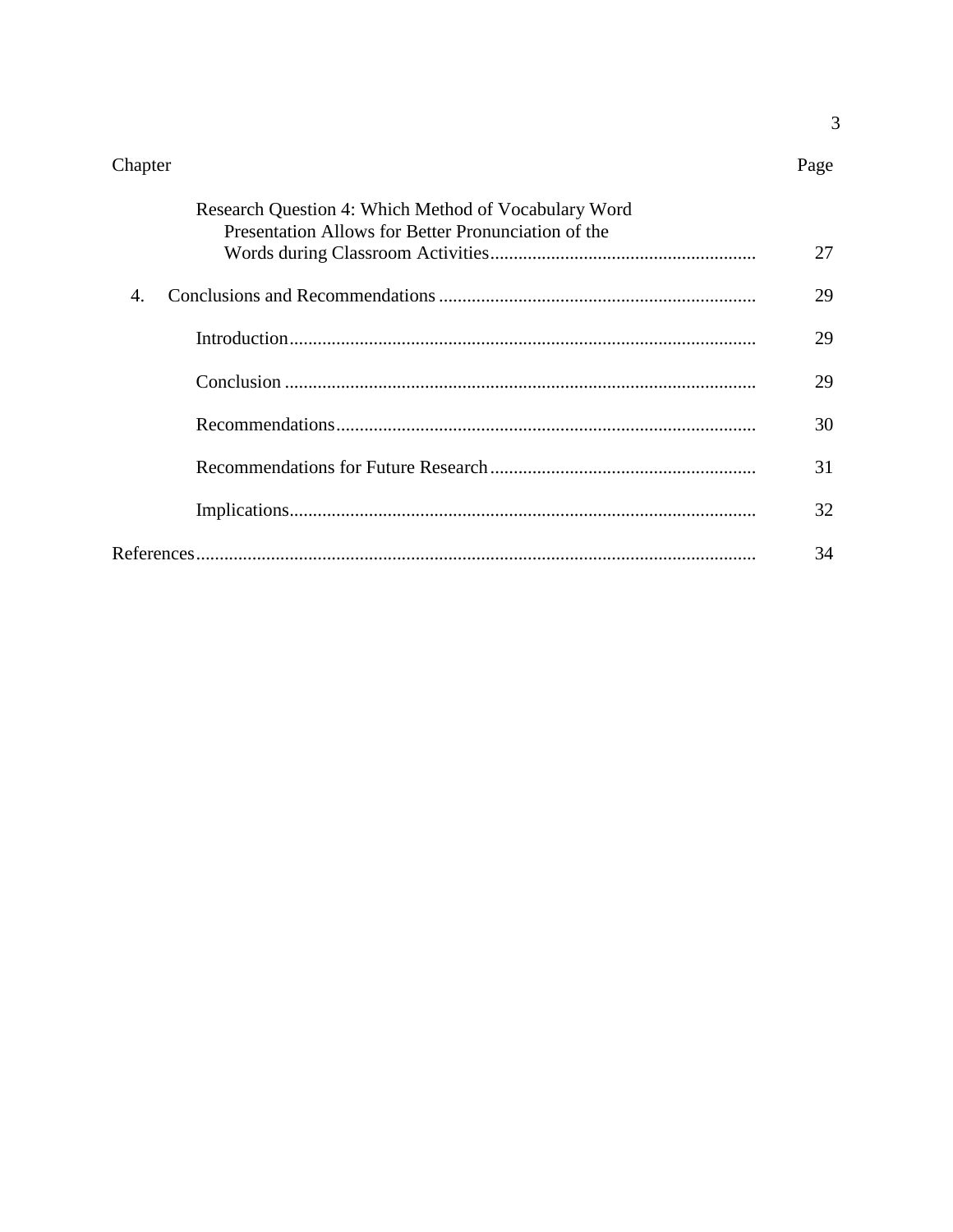## **List of Tables**

| Table |                                                          | Page |
|-------|----------------------------------------------------------|------|
| 1.    | Vocabulary Words Taught during the 2016-2017 School Year | 20   |
| 2.    |                                                          | 24   |
| 3.    |                                                          | 25   |
| 4.    | Confidence Shown in the Use of the Language during       | 26   |
| 5.    | Pronunciation Accuracy Show in the Use of the Language   | 28   |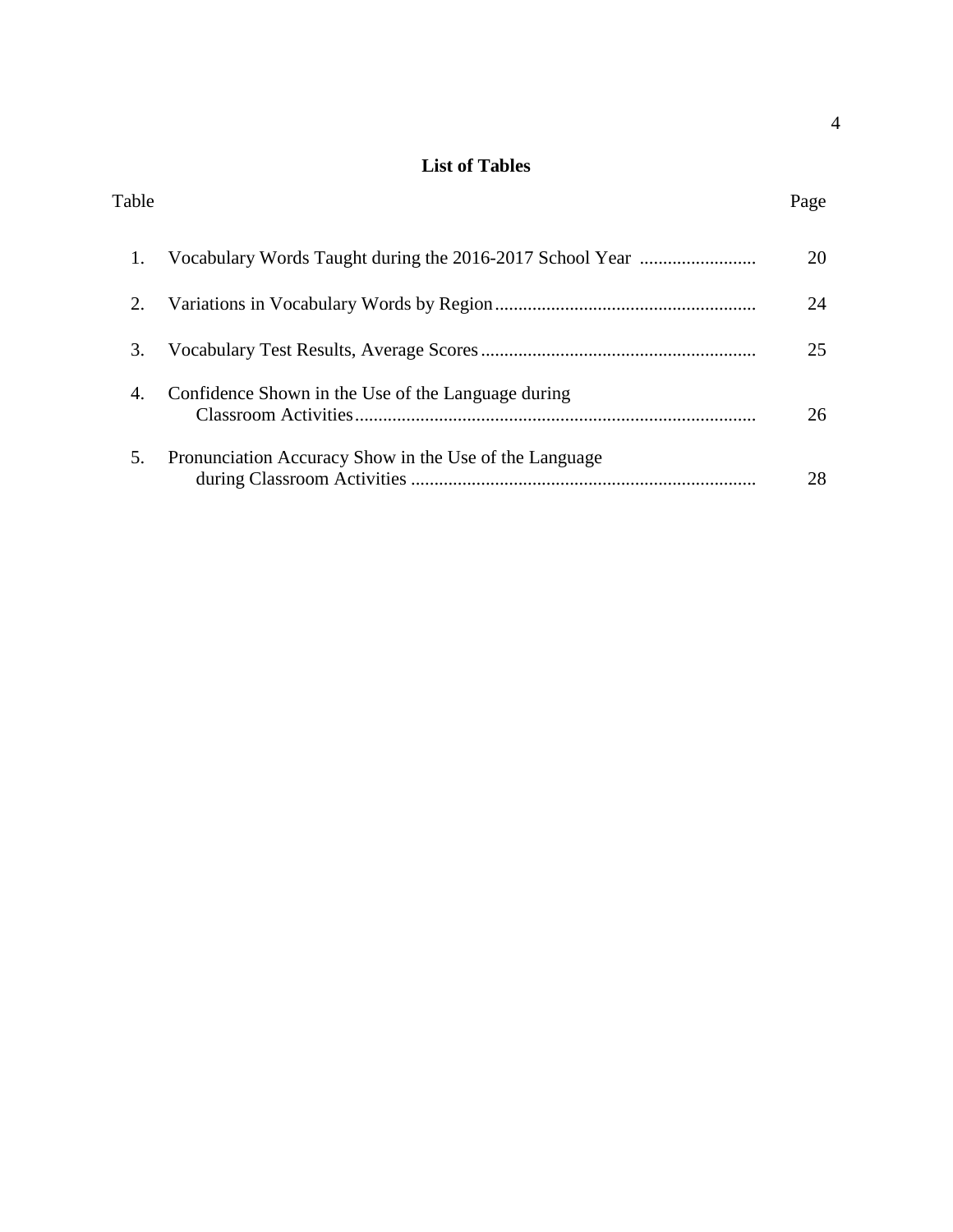## **Chapter 1: Topic Background**

## **Purpose of this Study**

For the last 8 years, I have been teaching Spanish at a large elementary school in the Midwest. I am one of five specialists in my building, so my students receive Spanish instruction once a week for 30 minutes each time. This means that my program is an exploratory program in order to provide students with exposure to the language. Since my students are only being exposed to the language, I have always wanted to ensure that the time they spend in my room with the language is as productive as possible. This led to research on best practices in foreign language instruction to guarantee the highest amount of L2 acquisition and long-term retention of the language.

Foreign language teachers have the tough task of finding the best teaching methods to use in order to ensure long-term second language acquisition. According to researchers Grey, Cox, Serafini, and Sanz (2015), students who participate in full or partial immersion programs and/or study abroad programs show the largest gains in their language skills. However, these types of programs are not always possible for teachers because they require the teacher to have an unlimited amount of time with their students. Many foreign language teachers see the value in these opportunities and encourage their students to participate in these experiences whenever possible, but they need to find more realistic options that can be applied in their classroom.

Many teachers will try to re-create experiences that students might have abroad in their rooms, in order to give them a more authentic experience. In doing this, teachers (and textbooks) group vocabulary words categorically. For example, this week the students will be practicing bartering skills, which is an accepted practice in many Latin American markets. Therefore, in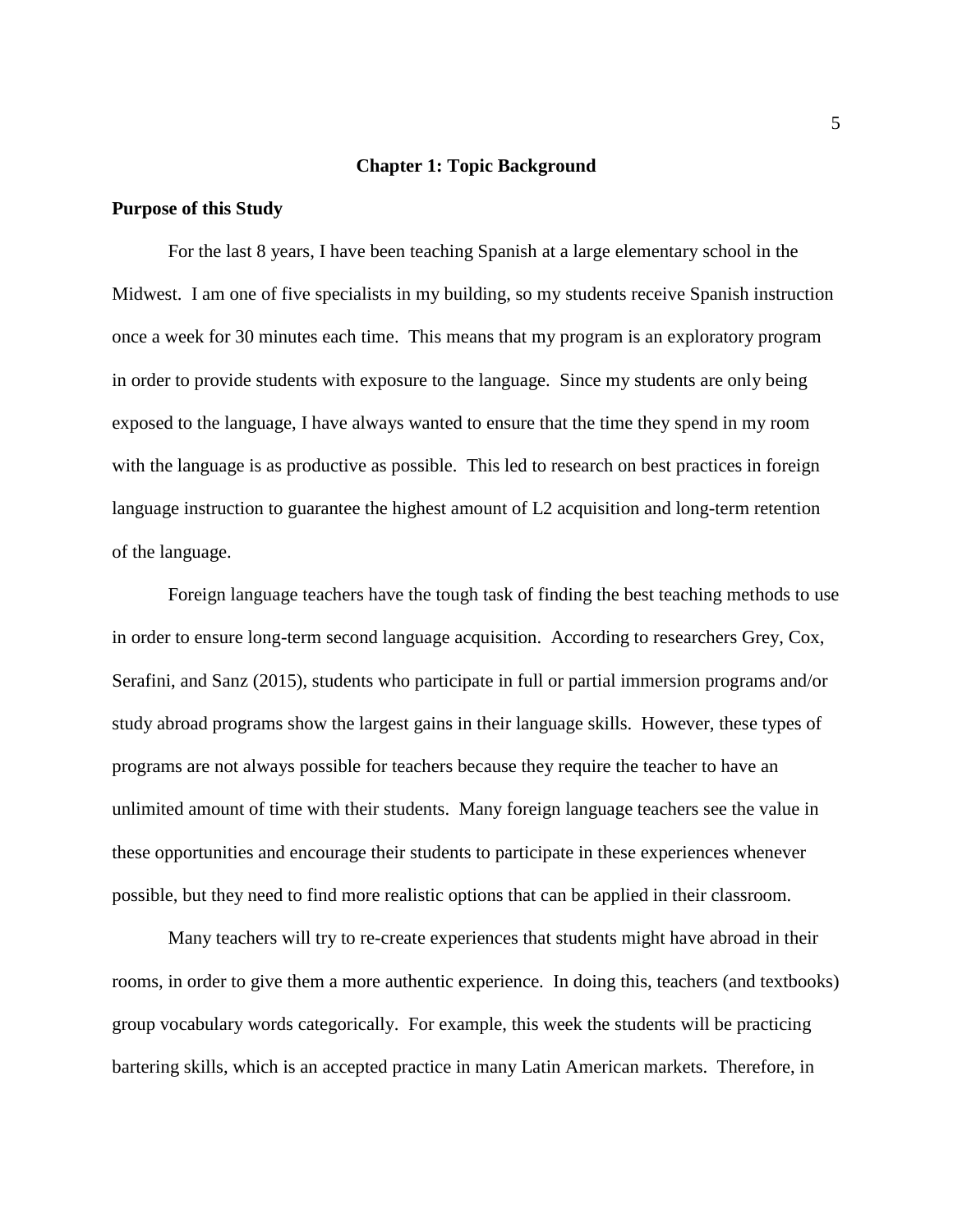order for students to be successful in this activity, they will need to know how to say the names of typical things you would find in a market (handmade goods, names of different pieces of jewelry, magnets, shirts, blankets, etc.). They would also need basic shopping vocabulary (how much does it cost, too expensive, can I have it for…, no thank you, etc.). Once students have practiced and mastered these unit vocabulary words, the teacher can have students run through a scenario where they are practicing buying and selling goods, as well as bartering over the price.

This method of teaching a second language through categorical vocabulary practice is most accepted. Almost all L2 textbooks and how things are taught within a second language classroom are set up in a manner that moves students from one unit of related words to the next unit of related words. However, other studies show that students are better able to remember vocabulary words when the words are grouped together phonetically instead of categorically. Wilcox and Medina (2013) presented novice L2 learners with words that were clustered by categorical and phonological similarities. They found that students were better able to remember words that are presented in a phonetic cluster compared to those grouped by category. They believed this to be true because students had to pay closer attention to the phonetically grouped words in order to distinguish the differences in how to say the words. This heightened attention to the pronunciation in turn helped with their ability to remember the meaning of the word.

My interest as an educator has always been how to help my students best acquire a second language, and how to apply best practices in order to ensure that my students are able to use the language at their fullest potential. I knew that research indicated that the best way for students to acquire a second language is through total immersion in L2. However, as an elementary school specialist, I only see my students once a week; therefore, I need the time that I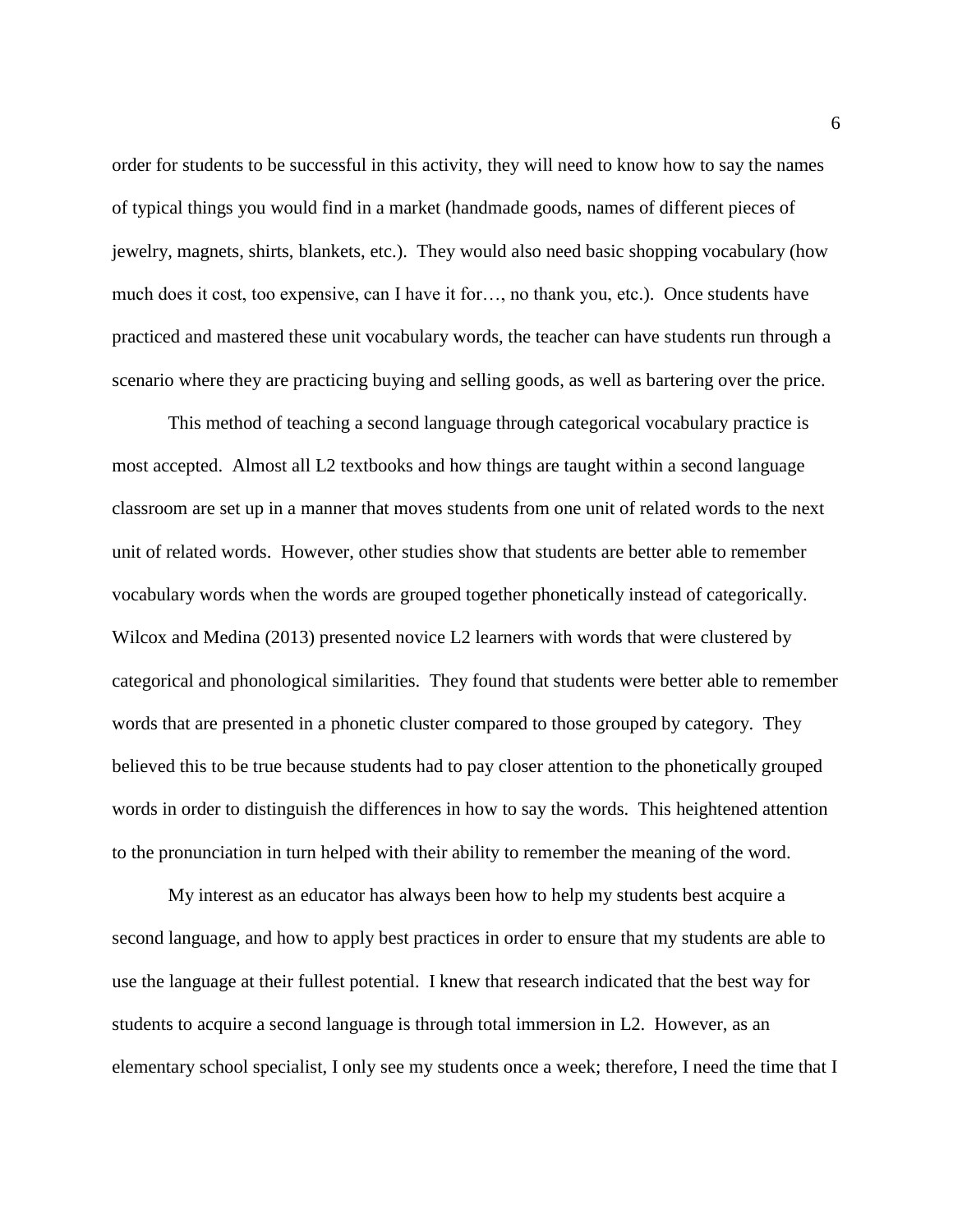have with my students to have the most impact possible. I spent many hours researching the best games and activities to keep students motivated as well as have the highest impact on long-term success with the language. While researching, I came across the article written by Wilcox and Medina (2013) which not only opened my eyes to a possibility I did not even know existed, but also made me question the way in which I presented vocabulary words to my students.

Although my main focus as a L2 educator still centers on how to make the best long lasting impact on my students' language abilities, the two reoccurring philosophies of sorting vocabulary words categorically or phonetically peaked my interest and is the basis of my action research project. The majority of world language textbooks are set up using the categorical philosophy, where students learn the language through practical applications in context by using words that fit together within a similar theme. However, the research presented the fact that students may remember vocabulary words better if they are grouped phonetically, because it requires the brain to work harder to pick up on the differences within the words. Based on these two different beliefs, I want to perform my own research study to see which method works better for my students.

#### **Research Questions**

In this paper, and for my research, I will explore the following questions...

- What methods of L2 instruction provide best long-term retention for students?
- Does categorical or phonetic vocabulary practice provide better long-term retention of L<sub>2</sub> for students?
- Which method of vocabulary word presentation shows better confidence in the use of the language during classroom activities?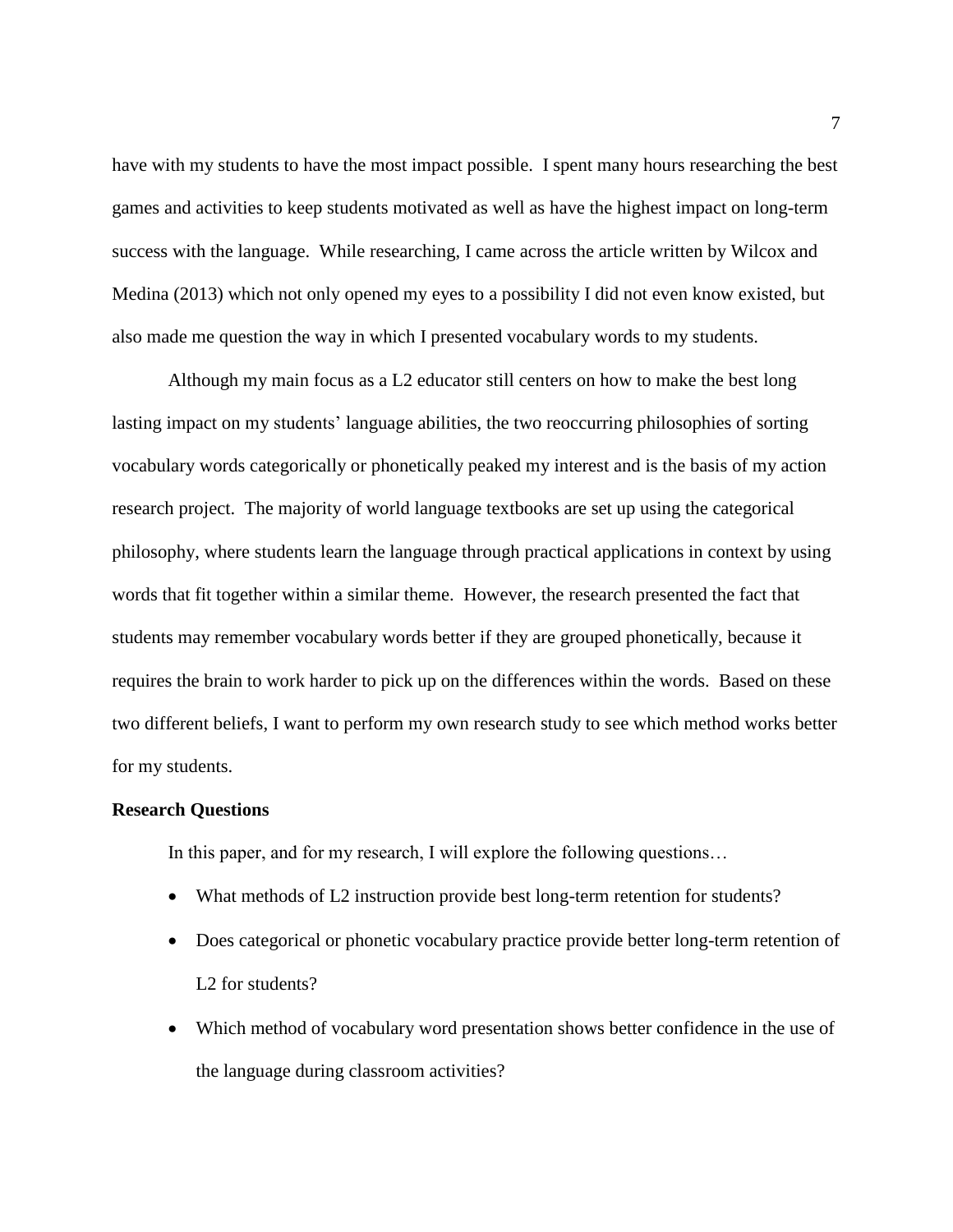Which method of vocabulary word presentation allows for better pronunciation of the words during classroom activities?

To answer these questions, this study will review literature on second language acquisition, benefits of categorical vocabulary instruction, and benefits of phonetical vocabulary instruction. As well as look at real life students in an exploratory language program, and how they interact with the language.

This study will focus on all first grade students in a large elementary school in the Midwest. There are nine sections of first grade, which is a total number of students just under 200 that will participate in this study. For this study, I will randomly select four sections to receive their vocabulary instruction phonetically, and the other five sections will receive their instruction categorically. All students will take the same vocabulary test prior to instruction, at the end of their first-grade year, at the beginning of their second-grade year, and in January of their second-grade year to show growth and retention over an extended period of time. Student scores will be recorded after all four tests, and then analyzed to see if there is a significant difference between methods of instruction.

Throughout their time as first-grade students, in order to ensure integrity of the research, both groups of students will participate in similar classroom activities. During these activities, I will be keeping tallies of students that show confidence with the language and accuracy of pronouncing the vocabulary words in context. After each lesson, I will compile the data from all classes using the same delivery method and then compare the data to see which delivery method is having a bigger impact on the students' practical usage of the language.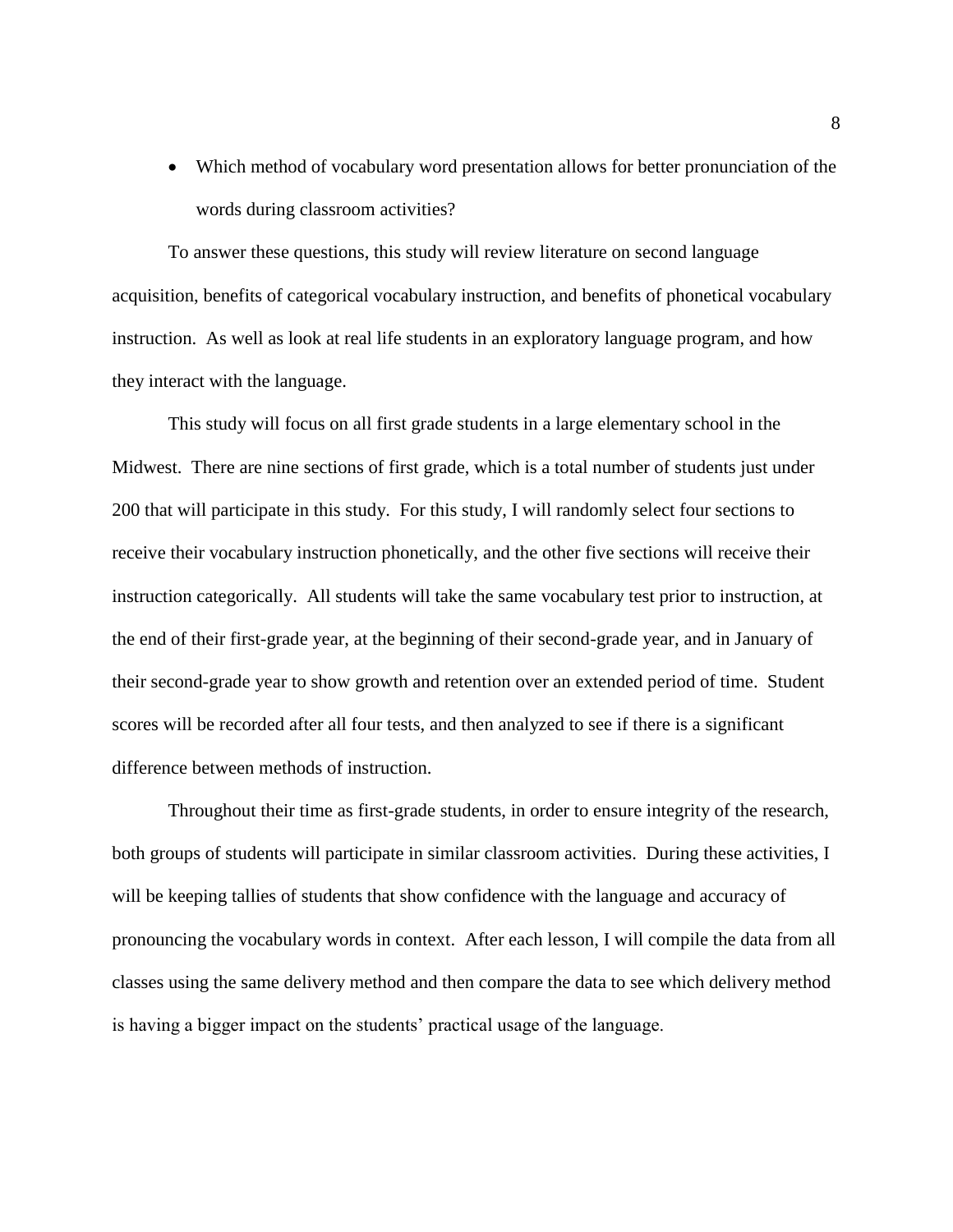Both of these pieces of the study are vital to the success of my students. Without having the base of vocabulary words to use, the students will not be able to communicate in Spanish. Without confidence, accuracy, and pronunciation students will not be willing to use the language in unfamiliar settings. In order for my students to be successful beyond my classroom, they will need to have a solid base of vocabulary words, but also the confidence, accuracy, and pronunciation skills to use them in real life settings.

#### **Based on this Data**

Based on the data that I find in doing the action research project, I will have professional discussions within my PLC groups. In these discussions, I plan to inform my fellow world language teachers of my findings, as to what delivery method of vocabulary words best works for our students. If it happens that my findings do not match our current method of instruction, I plan to make recommendations to modify our curriculum in order to ensure that the students are getting the best education possible. I will also be a more informed teacher on my own practices and ensure that my instruction is in the best interest of my students.

## **Limitations**

This study will be conducted using a convenience sample through using my own classroom and students as the test sample, therefore it will be difficult to generalize information beyond this context. This study is focused on students in a smaller rural town in the Midwest. The population of this study is predominately white, English as a first language, and belong to working class families. Approximately 3% of students are Hispanic, 35% of students are on Free and Reduced lunch, and 13% are special education students. Given this small amount of diversity that is found in this study, these results might not be applicable to most schools.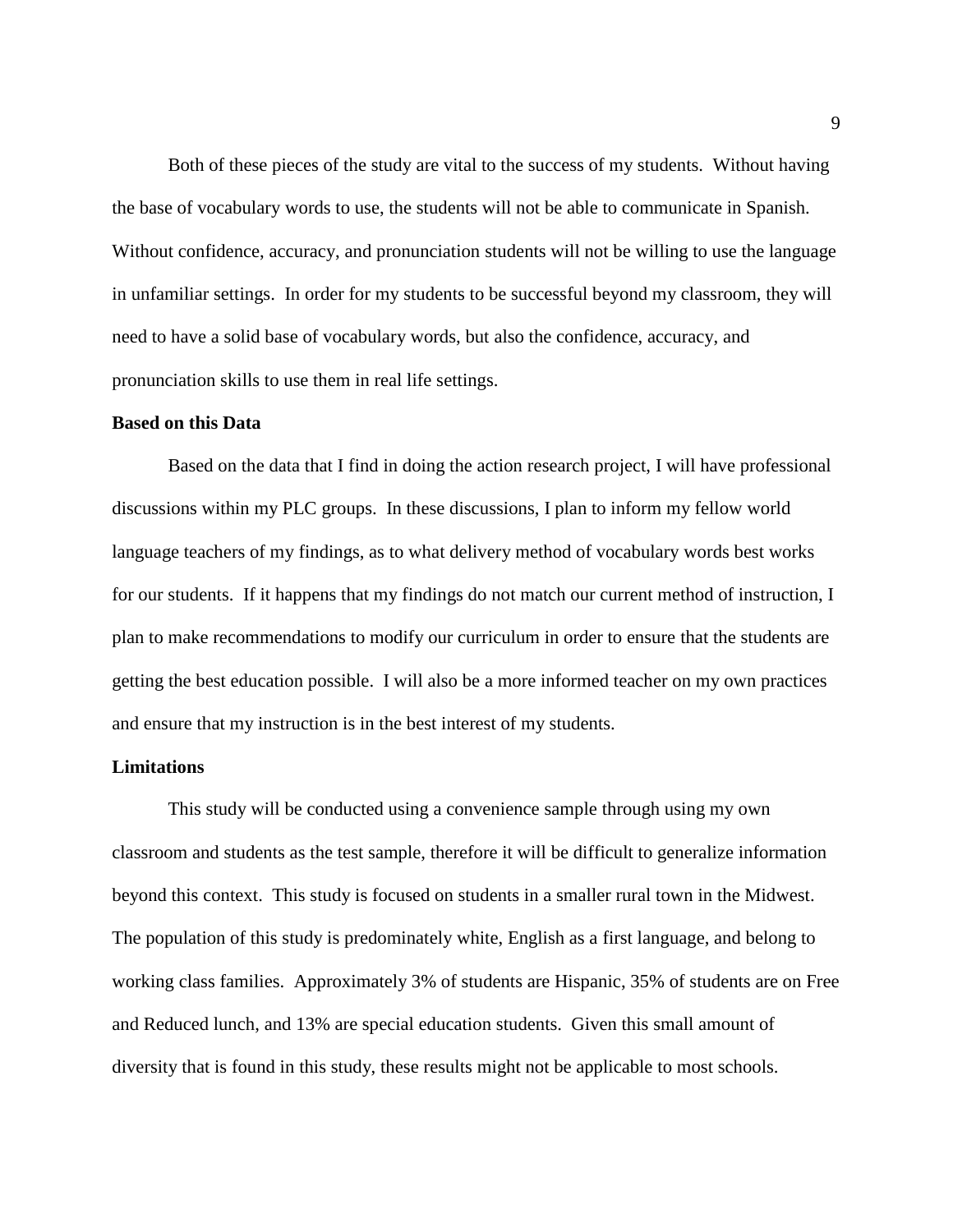Another limitation that is presented in this research study is the amount of time that I have with students. As a specialist teacher, my schedule is determined by the principal as a prepfiller around each grade levels math and reading blocks. Therefore, my schedule never looks the same year to year, which means my students do not have a consistent amount of time working with the language. The years in which this study takes place, the first grade students will have Spanish class only 30 minutes a week, which is a total of about 18 hours for the whole school year. This is a very limited amount of time in order to have true significant second language acquisition gains.

## **Definitions of Terms**

Many researchers, including Dulay, Burt, and Krashen (1982), agreed that the following are the standard definitions when discussing language acquisition, and will therefore be used in my paper.

- L1: the language that a person speaks from early childhood.
- Second language (L2): a language learned by a person after his or her native language.
- Language acquisition: to gain L2 skills through their actions and efforts.
- Confidence with the language: student's belief in themselves while using L2.
- Phonetic Instruction: teaching L2 vocabulary words that are grouped based on their similarities in speech sounds and pronunciation.
- Categorical Instruction: teaching L2 vocabulary words that are grouped based on their similarities in what context they would be used.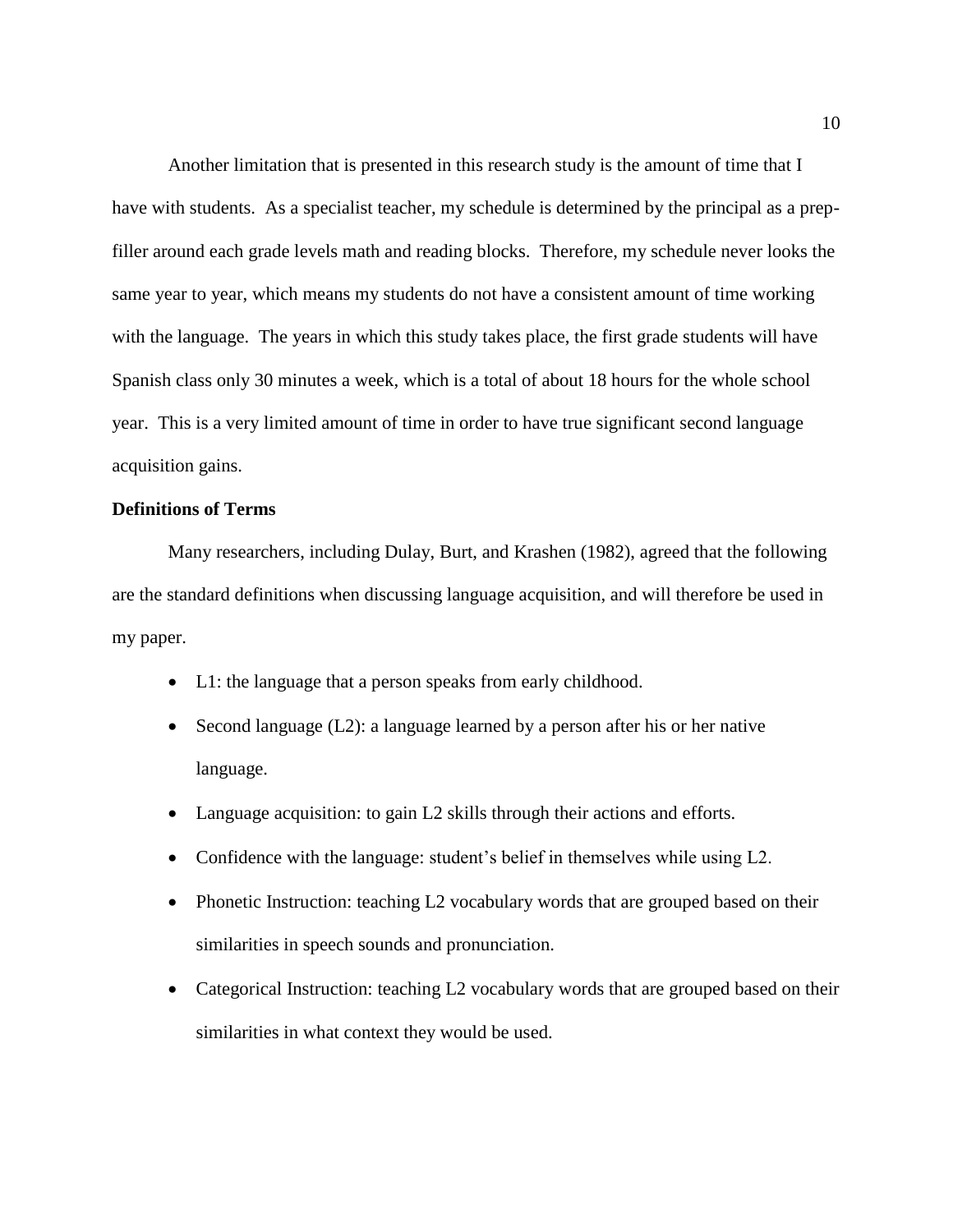#### **Chapter 2: Literature Review**

## **Introduction**

The purpose of this literature review was to evaluate the effectiveness of different teaching strategies for L2 acquisition. Throughout this review L2 skills may be compared to the participant's L1 skills. The three teaching methods that will be covered in this review are immersing students in the language, teaching with realistic situations, and vocabulary introduction.

## **Immersing Students in the Language**

Arguably one of the best methods in learning a second language would be to totally immerse the student in that language through a study abroad experience. In a study conducted by Grey et al. (2015) participants were tested before and after a 5-week study abroad program in a reading test in which they needed identify incorrect grammatical structures in the passage. The participants had to find errors that related to incorrect word order, number agreement, or gender agreement. Grey et al. (2015) found that after the study abroad experience student's accuracy on identifying the mistakes in the passages increased by an effect size of .77. Although this effect size is on the boarder of being considered a significant difference, this study demonstrates that even when participants are not specifically working on reading skills, they are obtaining grammatical correctness just by having to use the language every day.

Another study by Hardison (2014) showed the benefits of studying abroad. In this study a group of university students were tested on their L2 oral proficiency before and after a summer study abroad program. Upon their return students showed significant gains with effect sizes ranging from .83-.90 in pronunciation, fluency, grammar, vocabulary, and accentedness of the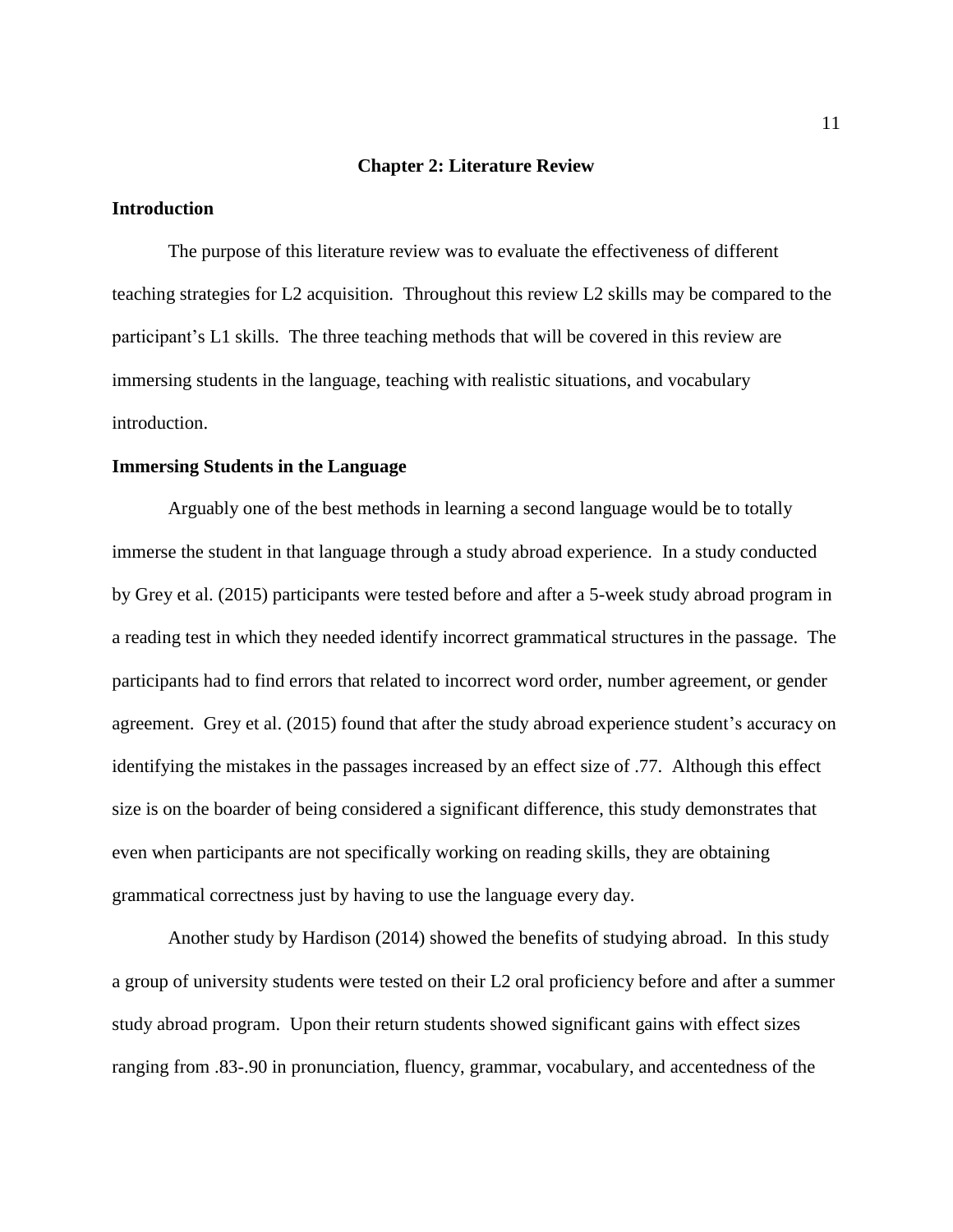language. This data were compared to students who took language courses at the university during the same time frame. The at home students showed no significant gains during this time with effect sizes of .7 or less on the same tests. Along with testing their oral skills Hardison (2014) asked the students to fill out surveys based on their experience abroad. In the surveys, students reported that they had more confidence in speaking in L2 and an increased ability to use more complex grammatical structures as they spent more time in their host country. This study shows the powerful impact that studying abroad has on students, they have better control of their speaking skills, but on a personal level they feel more confident using the language. Often times it is difficult for L2 teachers to get their students to participate in conversations because they lack the confidence in using their L2 speaking skills.

In another study, Llanes (2012) found that students who studied abroad were able to speak at a faster rate than those who stayed and learned at home. Students who studied abroad showed better fluency after living abroad by increasing their rate of speech from 65 to 111 syllables per minute. These scores were compared to those of the students who stayed at home and learned in the classroom. The at-home students' fluency rate showed no gains as they were able to speak at a rate 75 syllables per minute on both tests. Llanes (2012) also asked if fluency can be maintained long-term. In the study, he tested the students again a year later. The students who studied abroad were speaking at a rate of 122 syllables per minute and those who studied at home were at a rate of 93 syllables per minute. Although the students who did not participate in the study abroad experience had a larger effect size in the delayed test, those who studied abroad were still speaking at a more fluent rate.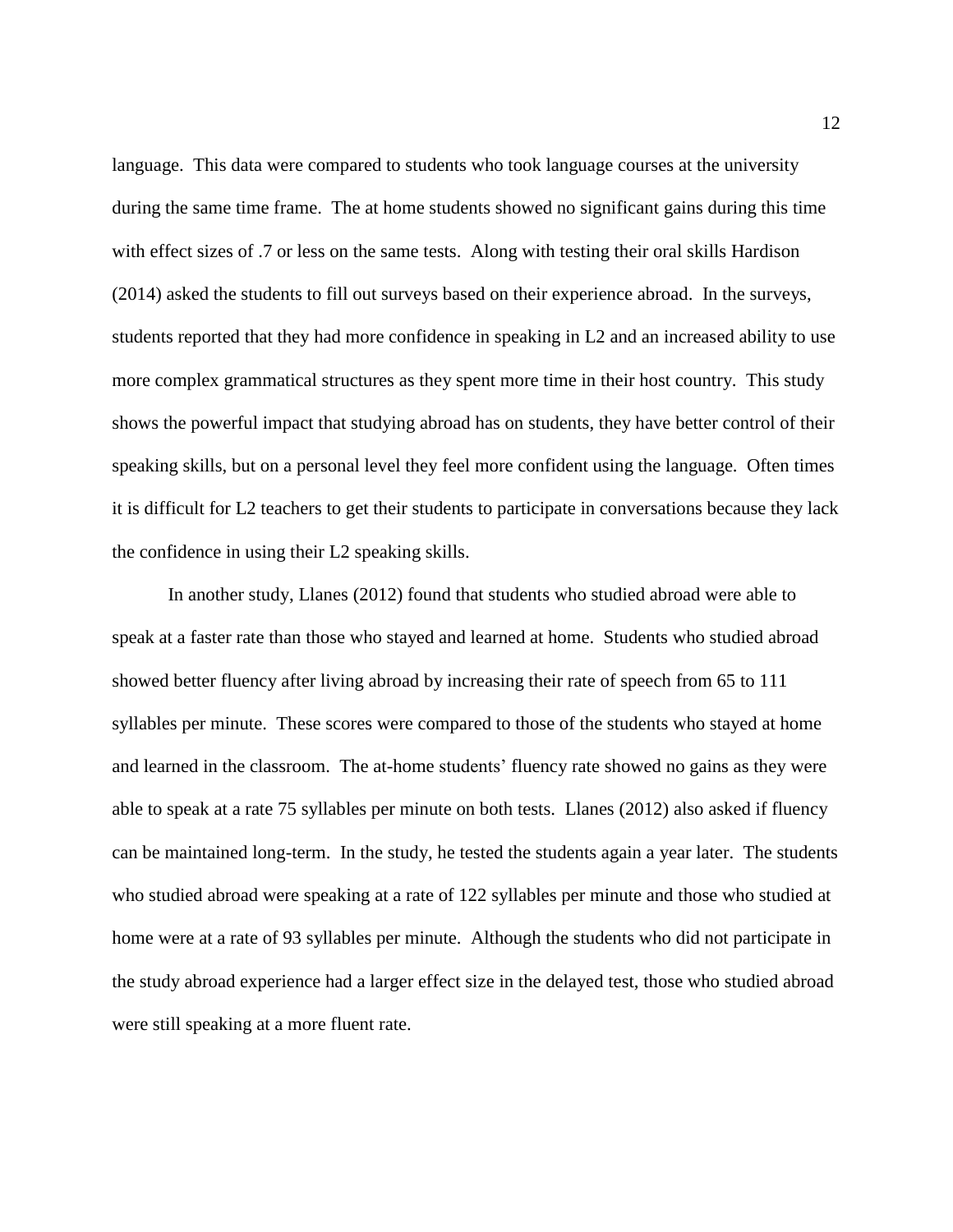These studies show the positive effects that participating in a study abroad program can have on the participants. By living in an environment that forces them to use the language in their everyday lives, they show significant gains in their speaking skills. They are able to speak at a more fluent rate and maintain that fluency long-term. As well as show a higher confidence with using the language and are better able to identify grammatical structures within the language. It is the job of teachers to encourage their students to participate in study abroad experiences in order to enhance their oral speaking skills as well as their overall usage of the language.

## **Teaching with Realistic Situations**

Due to many constraints, most students are not able to participate in a study abroad program, so effective teachers will try to re-create that environment in their classroom. In order to do this, they will create realistic situations for their students to practice the language. Davis (2009) designed her Spanish Level 2 course in a community college in an environment that allowed for students to practice reading, writing, speaking, pronunciation, and listening skills with minimal use of a textbook. Every class period started with a 15-minute conversation completely in Spanish followed by student presentations of authentic written documents that came from Spanish speaking countries. Davis found that by structuring her class this way, she was better able to correct pronunciation mistakes as students were participating in the conversations and presentations. Student surveys also showed that they were more engaged, motivated, and able to find practical ways to use their language skills outside of the classroom. Many students decide to take a second language so that they can communicate with native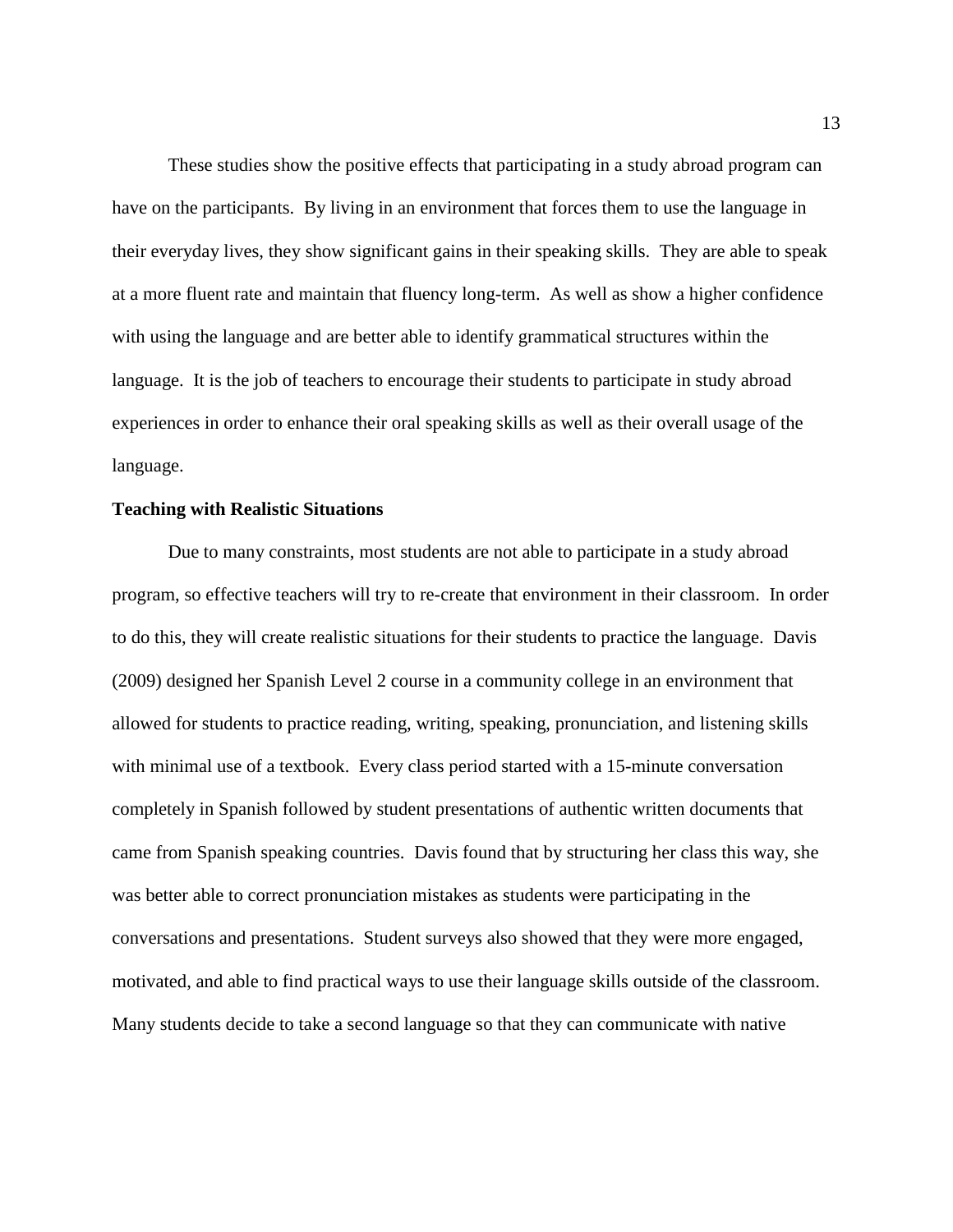speakers while traveling, Davis has given L2 teachers a model in which to replicate a successful environment for students to become better speakers.

Another way to create realistic situations for students to practice their language skills is through authentic texts. Urlaub (2012) asked if using authentic texts would help students generate critical thinking skills when reading in their second language. Prior to reading the passages participants were given a lesson on the history of the country of origin. This part of the lesson was to bring awareness to the cultural tensions that were present during the time the text was written, then participants were asked to read texts of that time period. Urlaub (2012) showed that the participants using authentic texts had a mean growth of 1.14 compared to the control group that had a mean growth of .14 on the critical thinking test. This study shows that students are able to make deeper connections to texts if it originates from the country of study. Using authentic texts also allows for L2 teachers to go beyond the language skills and teach students about the culture of that country. Many students in United States do not have a good sense of the world outside their boarders, so it is important for teachers to take opportunities to broaden their horizons through cultural materials.

van Zeeland and Schmitt (2013) conducted a study in creating realistic L2 listening scenarios for student immersion of the language. In this study participants listened to a variety of passages in an unfamiliar language to them and then took a test to see what incidental skills were acquired. The results of this test showed that 38% of the participants were able to understand the correct grammatical structures of the language without knowledge of the words being spoken. van Zeeland and Schmitt also asked if the frequency in which the structures were being used had an effect on participant understanding. The study showed that when participants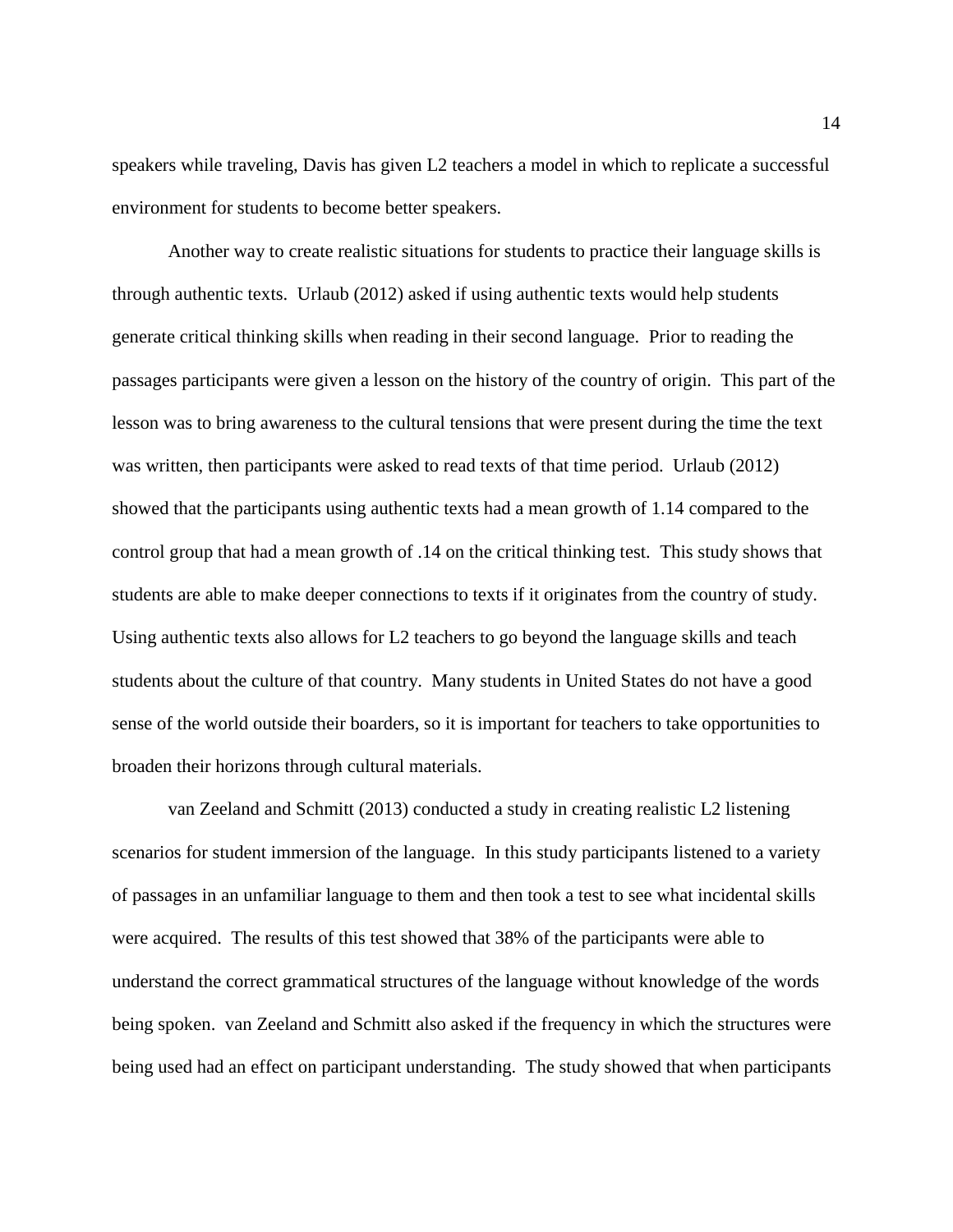heard similar structures three times, 17% could recall the correct structure, but when the structures were used 11 times, 47% of participants could correctly recall them. If L2 teachers use this realistic situation of listening to native students will have the benefit of not only gaining incidental knowledge of grammatical structures, but also practice in hearing authentic speech. Many times when people try to converse with a native speaker they need to ask the speaker to slow down because they are not use to listening in L2 at the speed of a native speaker. By introducing authentic listening situations, students will become more comfortable with the speed of their speech.

These studies solidify the importance of frequently creating a classroom environment that is rich in realistic situations. Such as speaking for extended periods of time, reading authentic texts, or listening activities with native speakers. In doing so, the students will still gain understanding of grammatical concepts through a more authentic situation, as opposed to learning grammar through explicit instruction using verb conjugation charts.

#### **Vocabulary Introduction**

Being able to create realistic settings for students within the school environment is important; however, the methods will not be effective unless if the students have the vocabulary to use within those settings. Erten and Tekin (2008) researched how best to introduce L2 vocabulary words. In their study participants were taught four lists of words, two that were grouped by category and two that were grouped with unrelated words. After working with the lists for 3 weeks participants took a test on the word meanings. Erten and Tekin (2008) found no significant difference in the participant's ability to recall words from the lists that were grouped by category to those that were grouped with unrelated words. This study failed to prove that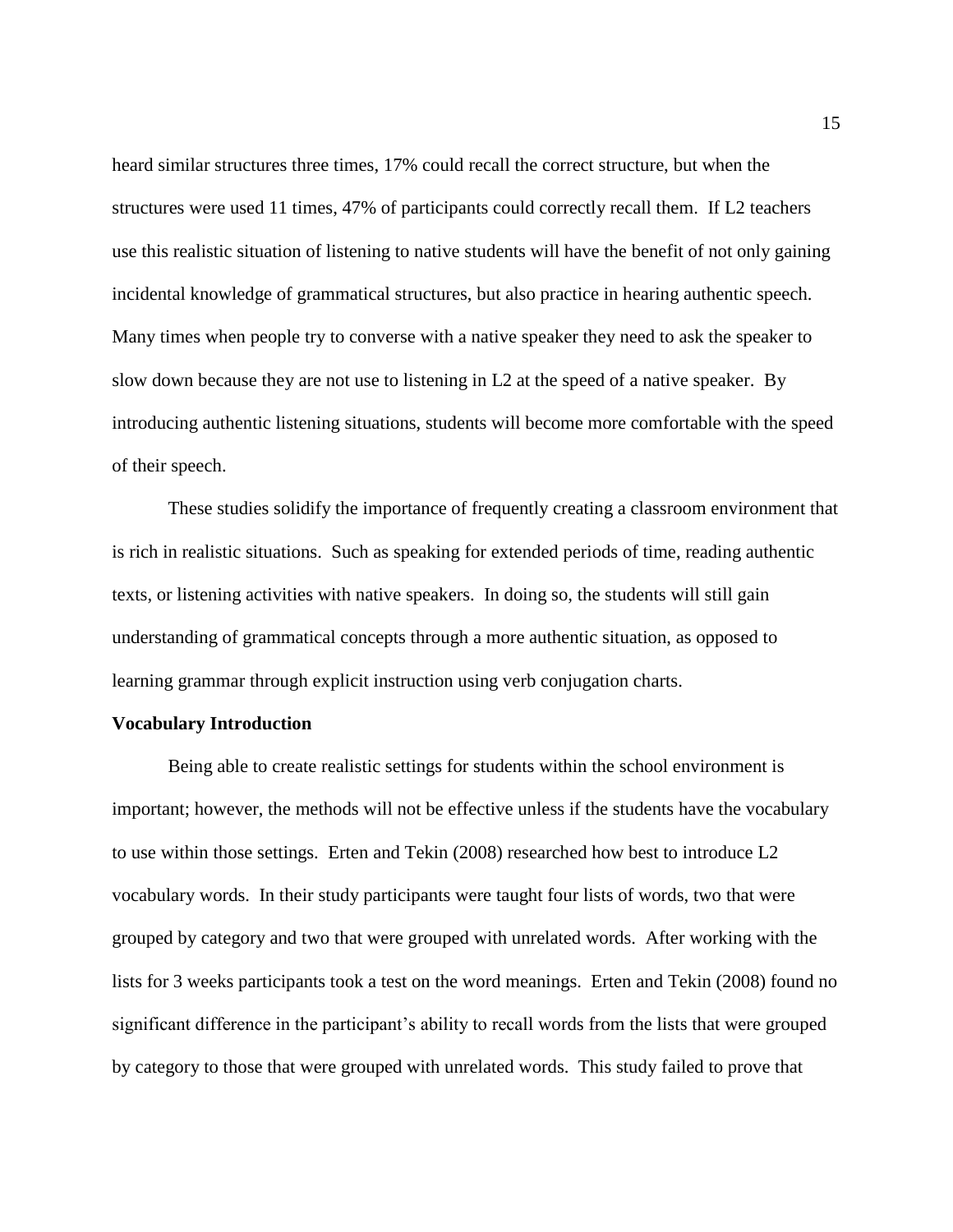their hypothesis that when learning a second language, students are better able to make connections to words that are grouped categorically.

Wilcox and Medina (2013) performed a similar study; however, they grouped the vocabulary words differently. They presented novice L2 learners with words that were clustered by semantic and phonetic similarities. Wilcox and Medina found that students were better able to remember words that are presented in a phonological cluster compared to those grouped by category. Wilcox and Medina provided the connections between the words in the unrelated category that Erten and Tekin (2008) were missing. Teachers cannot just present any word grouping to their students. They must group them in some educational manner, and Wilcox and Medina show that phonetic grouping is a valid method.

Another way to introduce vocabulary words is through the keyword method. This was explored by Sagarra and Alba (2006). The keyword method connects the L2 word to a word that has a similar phonetic sound and description to a word in L1, essentially making a mnemonic device for students to remember the meaning of the L2 word. Sagarra and Alba found that the immediate recall posttest of the words had a mean percentage was 92 for participants using the keyword method and mean percentage of 70 who used rote memorization. In the delayed recall posttest of words, the mean percentage was 68 for participants using the keyword method and 46 who used rote memorization. Sagarra and Alba also asked the participants to rate which method they preferred, 92% said the keyword method while 8% said rote memorization. Although this method was shown to be very effective both in the short term and long-term tests, it demands a lot of prep work for the teacher to create of the keywords for students ahead of time.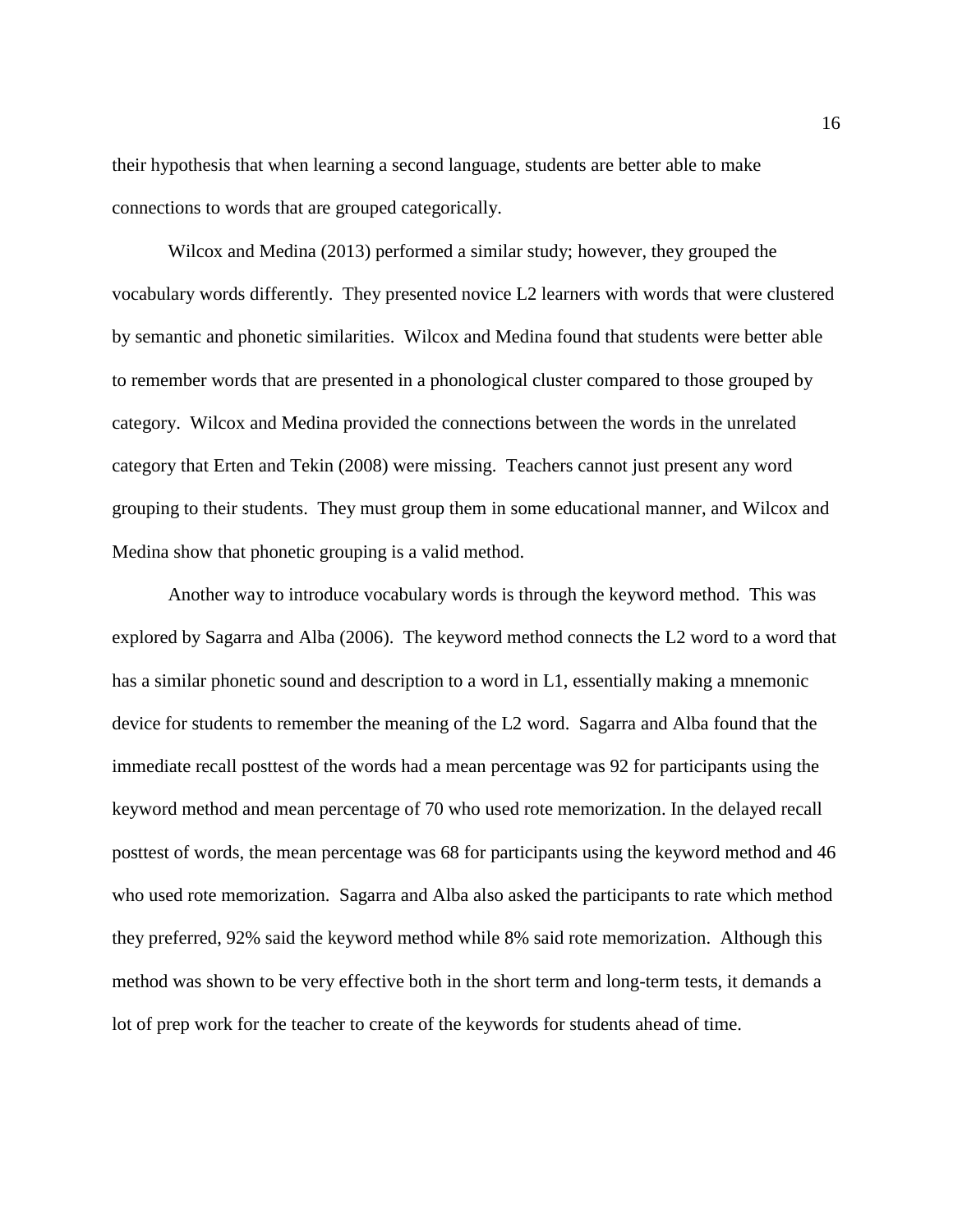Although Wilcox and Medina (2013); and Sagarra and Alba (2012) found different effective ways to get students to show vocabulary growth, one underlying theme they shared was the importance of accessing the student's prior knowledge when introducing new vocabulary. Wilcox and Medina stated that beginning level L2 learners do not have a base in which to make connections to other L2 vocabulary, so the use of L1 during instruction is needed. Sagarra and Alba showed the effectiveness in using L1 to create keywords for students to increase their recall abilities of L2 words. A study performed by Gorman (2012) looked at the relationship between working memory, vocabulary size, and phonetic awareness in students when new vocabulary is introduced. This study tested students who were at the beginning of their L2 introduction to see if there was a correlation between L2 gains and L1 gains in total vocabulary growth. Students showed significant growth of effect sizes over .7 in both languages. Since students showed L1 gains while working in a L2 setting, Gorman concluded that it is important to include vocabulary in L1 into the working memory when teaching phonetic awareness in L2.

These studies show that the way in which most L2 textbooks are created may not be organized in the most effective vocabulary introduction method. Textbooks are usually organized by groups of words with a common L1 connection, for example topics would include colors, numbers, foods, animals, and sports. However, Erten and Tekin (2008) and Wilcox and Medina (2013) could argue that phonetic similarities might be a better approach in ways to group words. Gorman (2012) also brought light to the fact that teachers need to be using L1 and L2 skills within the classroom daily in order for student's vocabulary growth and understanding to increase.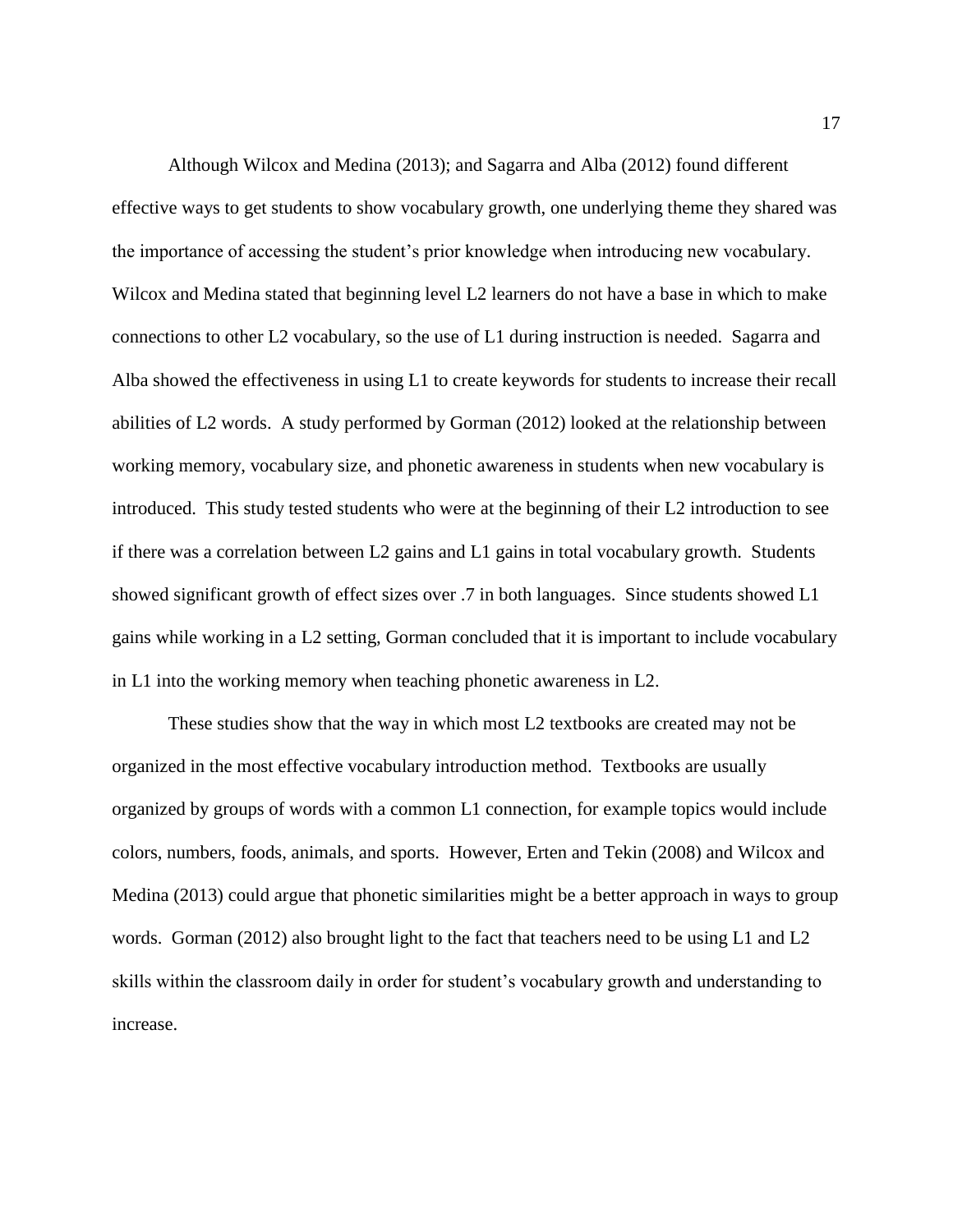## **Chapter 3: Action Research**

## **Introduction**

The purpose of this research project was to evaluate which vocabulary introduction method would yield the best L2 retention for students at my large elementary school in the Midwest. For this research project I looked at four main research questions in order to improve my instruction and help my students better retain their L2 language skills from year to year. In this chapter, I will discuss each of the research questions and the results found in my study.

## **Research Question 1: What Methods of L2 Instruction Provide Best Long-Term Retention for Students?**

The literature review in Chapter 2 focused on answering this research question. Current research shows that providing students with authentic situations will best maintain their L2 skills. Allowing students to study abroad is proven to be one of the best ways to have lifelong L2 retention because students are forced to rely on their L2 skills to communicate with others while they are abroad. However, when working within a school district's budget, teachers must get creative in how to provide the same kind of impactful situation without the cost of taking students abroad for an extended period of time. As Davis (2009) discovered in her research, it is possible for teachers to create these situations if they are willing to move away from the textbook and structure their classroom in a way that allows for students to be completely immersed in L2 practice. When structuring their classrooms in this way, teachers are ensuring the best long-term L2 retention for their students by creating experiences in which the students work entirely in that language.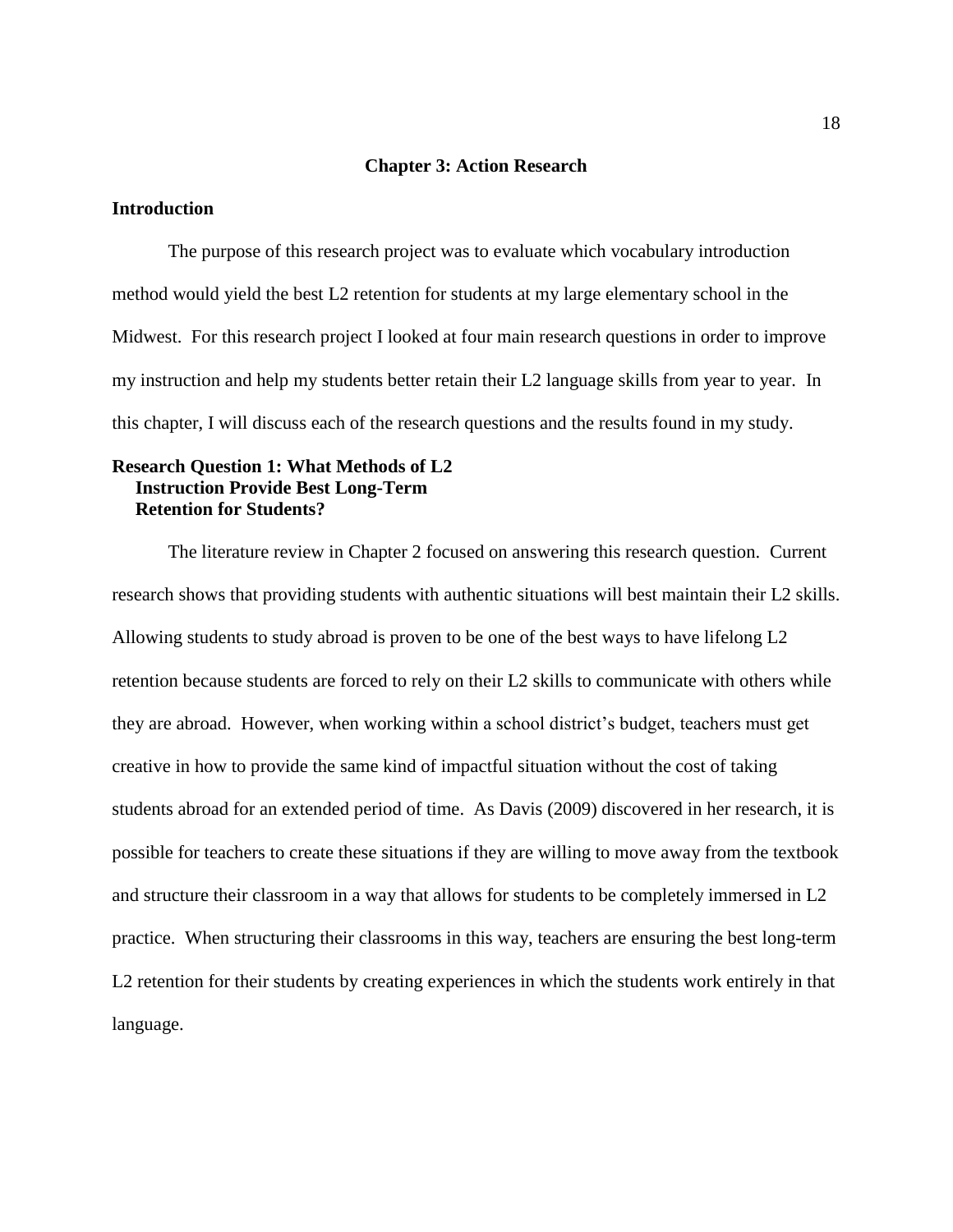## **Research Question Two: Does Categorical or Phonetic Vocabulary Practice Provide Better Long-Term Retention of L2 for Students?**

As the research showed in Chapter 2, there are two schools of thought on how to introduce and practice vocabulary words. One method of instruction is teaching students new vocabulary by grouping words in similar categories and the other is by grouping words in similar beginning sounds. These two competing methods of instruction spiked my interested in which way would best work for my students.

In order to answer this question, I decided to do a research study on the first-grade students at my school in the 2016-2017 school year. It was decided to perform this study on the first-grade students because they are blank slates, as this is the first year they are working with any of these vocabulary words. It is important that they have no background knowledge on any of the words, so the method in which I am instructing them would be the only practice they have ever had. If this study were performed on older students, we could not conclude whether it was prior teaching or the current method of instruction that was impacting the results of the study.

The set-up of this research project was done completely randomly, in order to ensure validity of the results. At my school students are randomly assigned to a first grade homeroom teacher. Homeroom teachers are randomly assigned to a day in the Specialist rotation by the school principal when building the master schedule. As we have nine first-grade sections, the students could not be split exactly in half. Teachers assigned to Spanish on rotation days one and two (four classes--83 students) were taught using phonetic instruction and students assigned to Spanish on rotation days three, four, and five (five classes--105 students) were taught using categorical instruction. All vocabulary words are determined by the school district curriculum.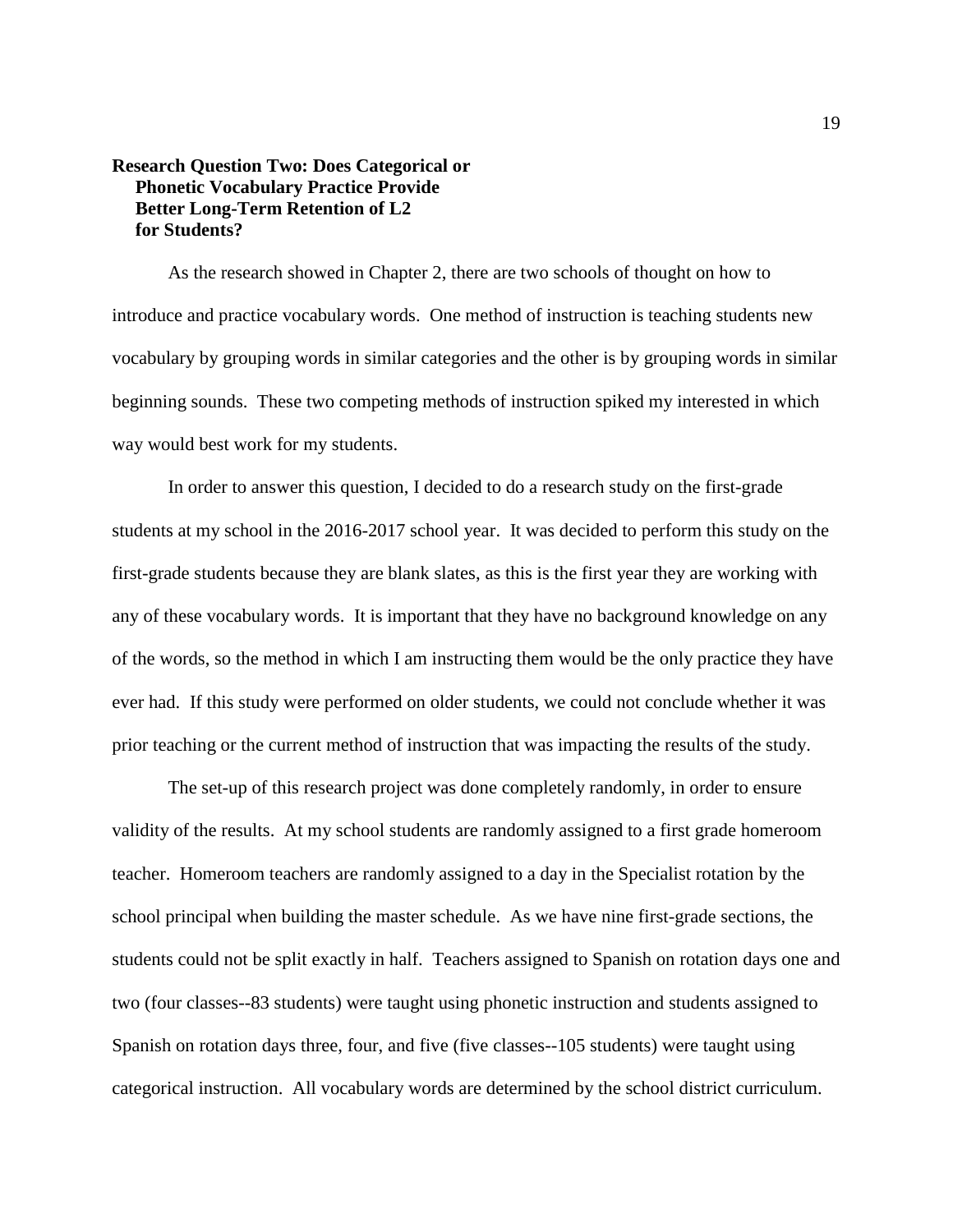The curriculum was designed using the categorical method, so in order to build the phonetic curriculum for this research project, I took all of the assigned words and sorted them based on their phonetic beginning sounds. The table below shows the words that the students were required to learn sorted by when they were taught throughout the school year.

## **Table 1**

| Month     | <b>Words Taught Categorically</b>                                                                                                                                                                                                                                      | <b>Words Taught Phonetically</b>                                                                                                    |
|-----------|------------------------------------------------------------------------------------------------------------------------------------------------------------------------------------------------------------------------------------------------------------------------|-------------------------------------------------------------------------------------------------------------------------------------|
| September | $Lápiz = Pencil$<br>$Computadora = Computer$<br>$Libro = Book$<br>$Marcadores = Marks$<br>Escritorio = Desk<br>$Mesa = Table$<br>$Papel = Paper$<br>$C$ arpeta = Folder<br>$Cuaderno = Notebook$<br>$Pegamento = Glue$<br>$Tijeras = Scissors$<br>$Crayones = Crayons$ | $Actor = Actor$<br>$Artista = Artist$<br>$Arroz = Rice$<br>$Abogado(a) = Lawyer$<br>$Agua = Water$<br>$H$ amburguesa = $H$ amburger |
| October   | Continuation of same unit                                                                                                                                                                                                                                              | $Maestro(a) = Teacher$<br>$Manzana = Apple$<br>$Maíz = Corn$<br>$Marcadores = Markers$<br>$Mesa = Table$<br>$Mono = Monkey$         |

## **Vocabulary Words Taught during the 2016-2017 School Year**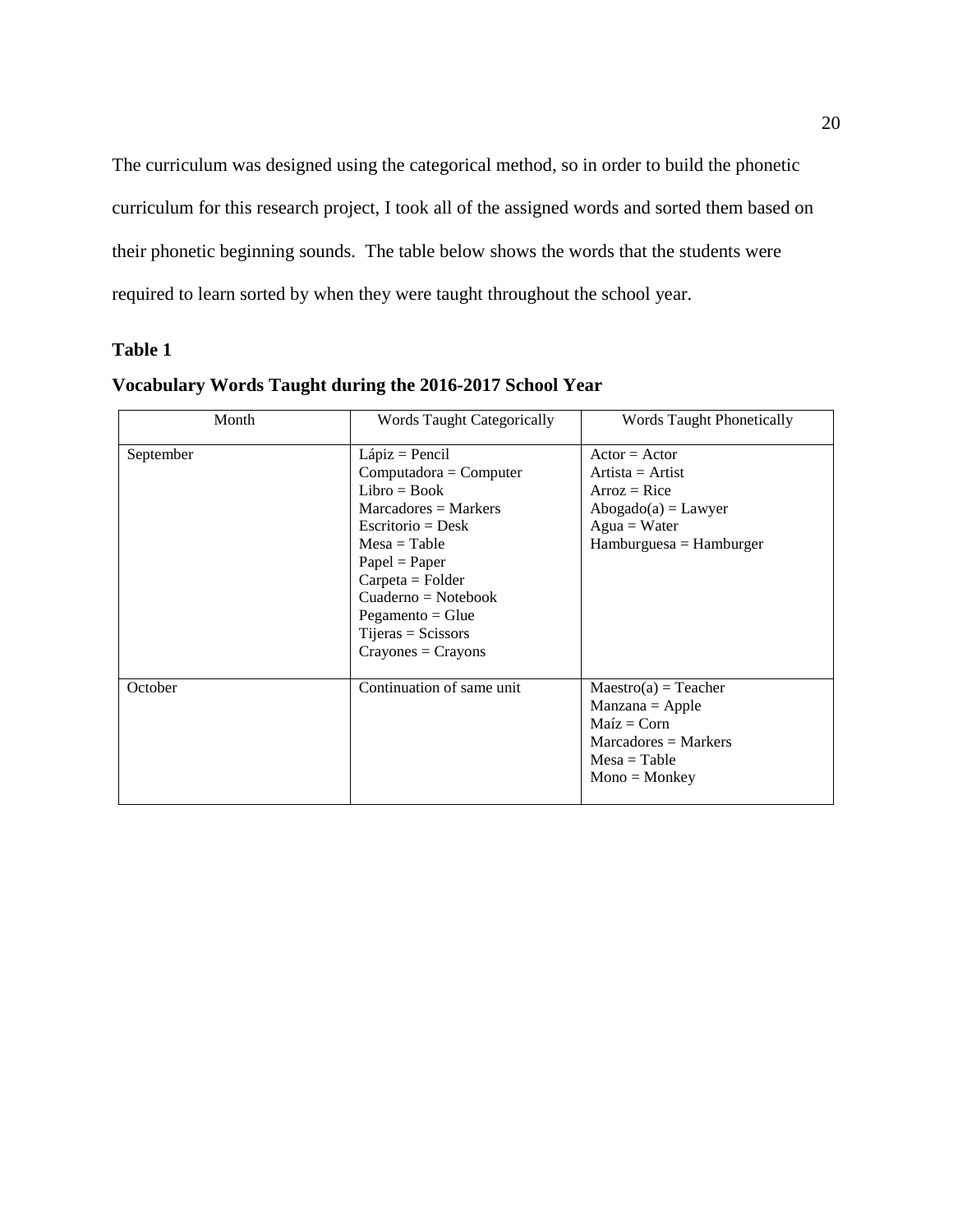Table 1 (continued)

| Month    | Words Taught Categorically                                                                                                                                                                                                                                                                                                                                                                                                                                                                                                                                  | Words Taught Phonetically                                                                                                                                                                                                                                                                       |
|----------|-------------------------------------------------------------------------------------------------------------------------------------------------------------------------------------------------------------------------------------------------------------------------------------------------------------------------------------------------------------------------------------------------------------------------------------------------------------------------------------------------------------------------------------------------------------|-------------------------------------------------------------------------------------------------------------------------------------------------------------------------------------------------------------------------------------------------------------------------------------------------|
| November | $Manzana = Apple$<br>Naranja = Orange<br>$Plátano = Banana$<br>$Uvas = \text{Grapes}$<br>$Maíz = Corn$<br>$Ensalada = Salad$<br>$Papas = Potatoes$<br>$Zanahorias = Carrots$<br>Brécol = Broccoli<br>$Pizza = Pizza$<br>$Sándwich = Sandwich$<br>$Helado = Ice Cream$<br>$Galleta = Cookie$<br>$Chocolate = Chocolate$<br>$Pastel = Cake$<br>$Pan = Bread$<br>$H$ amburguesa = $H$ amburger<br>$Pollo = Choice$<br>$Pavo = Turkey$<br>$Jamón = Ham$<br>Papas fritas = French Fries<br>$Arroz = Rice$<br>Leche = $Milk$<br>$Again = Water$<br>$Jugo = Juice$ | $Pájaro = Bird$<br>$Pastel = Cake$<br>$Pan = Bread$<br>$Pavo = Turkey$<br>Papas fritas = French Fries<br>$Papel = Paper$<br>$Papas = Potatoes$<br>$Pegamento = Glue$<br>$Perro = Dog$<br>$Pez = Fish$<br>Policía = Police Officer<br>$Pollo = Chicken$<br>$Plátano = Banana$<br>$Pizza = Pizza$ |
| December | Continuation of same unit                                                                                                                                                                                                                                                                                                                                                                                                                                                                                                                                   | $Carpeta = Folder$<br>$Caballo = Horse$<br>$Canguro = Kangaroo$<br>$Cocinero(a) = Chef/Cook$<br>$Computadora = Computer$<br>$Chocolate = Chocolate$<br>$Cuaderno = Notebook$<br>$Crayones = Crayons$                                                                                            |
| January  | Continuation of same unit                                                                                                                                                                                                                                                                                                                                                                                                                                                                                                                                   | $Lápiz = Pencil$<br>$Lagarto = Lizard$<br>$Libro = Book$<br>$León = Lion$<br>Leche $=$ Milk<br>$Lobo = Wolf$                                                                                                                                                                                    |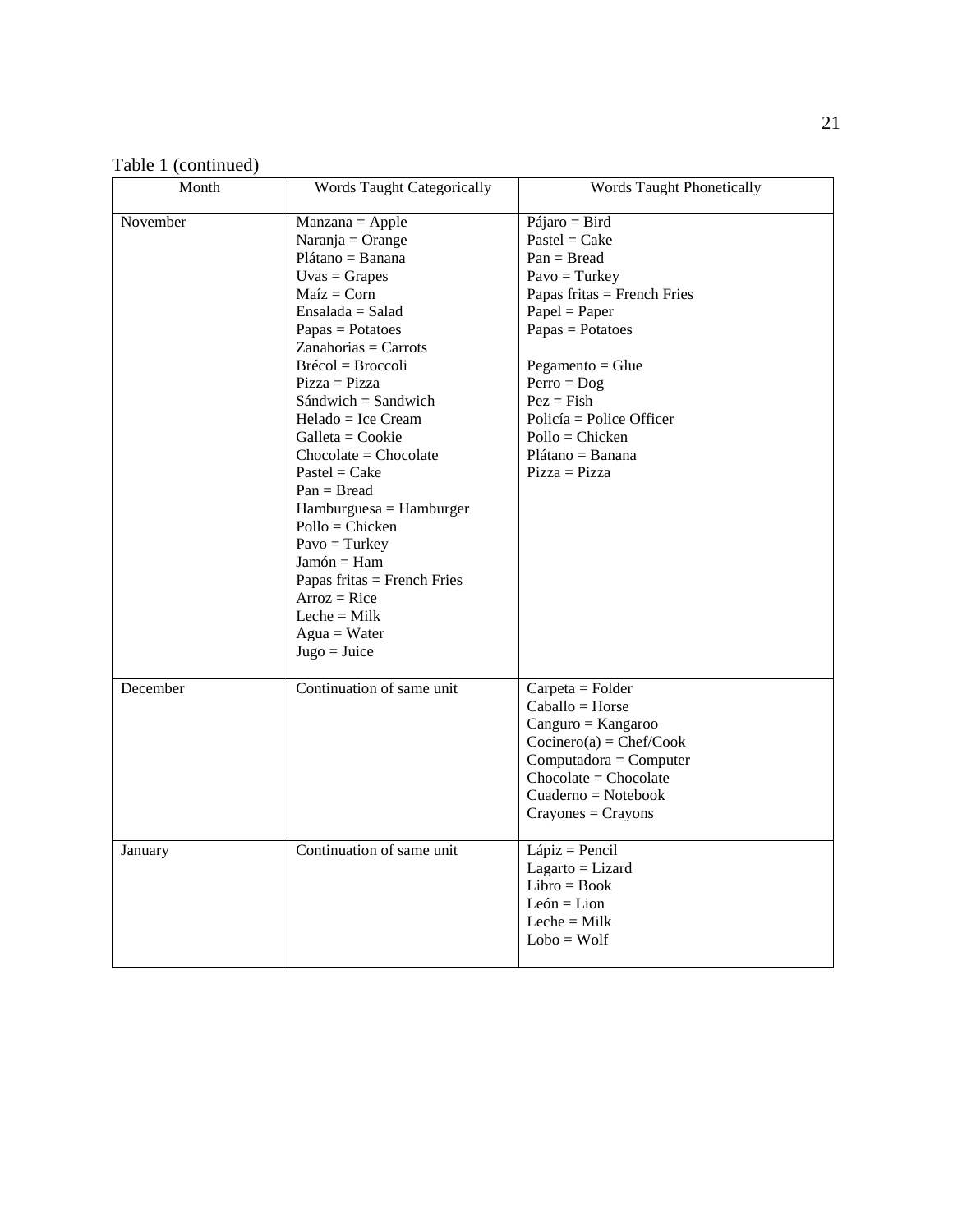Table 1 (continued)

| Month    | <b>Words Taught Categorically</b>                                                                                                                                                                                                                                                                                                                                                                                                                                                                                                                | <b>Words Taught Phonetically</b>                                                                                                                                                                                                                                          |
|----------|--------------------------------------------------------------------------------------------------------------------------------------------------------------------------------------------------------------------------------------------------------------------------------------------------------------------------------------------------------------------------------------------------------------------------------------------------------------------------------------------------------------------------------------------------|---------------------------------------------------------------------------------------------------------------------------------------------------------------------------------------------------------------------------------------------------------------------------|
| February | $Perro = Dog$<br>$\text{Gato} = \text{Cat}$<br>Pájaro = Bird<br>$Pez = Fish$<br>Serpiente = Snake<br>$Cerdo = Fig$<br>$Vaca = Cow$<br>$Oveja = Sheep$<br>$Caballo = Horse$<br>$León = Lion$<br>$Cebra = Zebra$<br>$Tigre = Tiger$<br>$Mono = Monkey$<br>$E$ lefante = $E$ lephant<br>$Jirafa = Giraffe$<br>$Canguro = Kangaroo$<br>$Rate = Rat$<br>$Ration = Mouse$<br>$Lagarto = Lizard$<br>$Tortuga = Turtle$<br>$Ballena = Whale$<br>$Tiburón = Shark$<br>$\text{Delfín} = \text{Dolphin}$<br>$Lobo = Wolf$<br>$Oso = Bear$<br>$Ciervo = Der$ | $Sándwich = Sandwich$<br>Serpiente = Snake<br>$Cerdo = Fig$<br>$Cebra = Zebra$<br>$Ciervo = Deer$<br>$Enfermero(a) = Nurse$<br>$Ensalada = Salad$<br>$Escritorio = Desk$<br>$E$ lefante = $E$ lephant<br>Helado = Ice Cream                                               |
| March    | Continuation of same unit                                                                                                                                                                                                                                                                                                                                                                                                                                                                                                                        | $Bombero(a) = Firefigure$<br>$Br\acute{\text{e}}\text{col} = Br\text{occoli}$<br>$Ballena = Whale$<br>Dentista = Dentist<br>Deportista = Athlete<br>$Delta = Dolphin$<br>$Doctor(a) = Doctor$<br>$Granjero(a) = Farmer$<br>Galleta = Cookie<br>$\text{Gato} = \text{Cat}$ |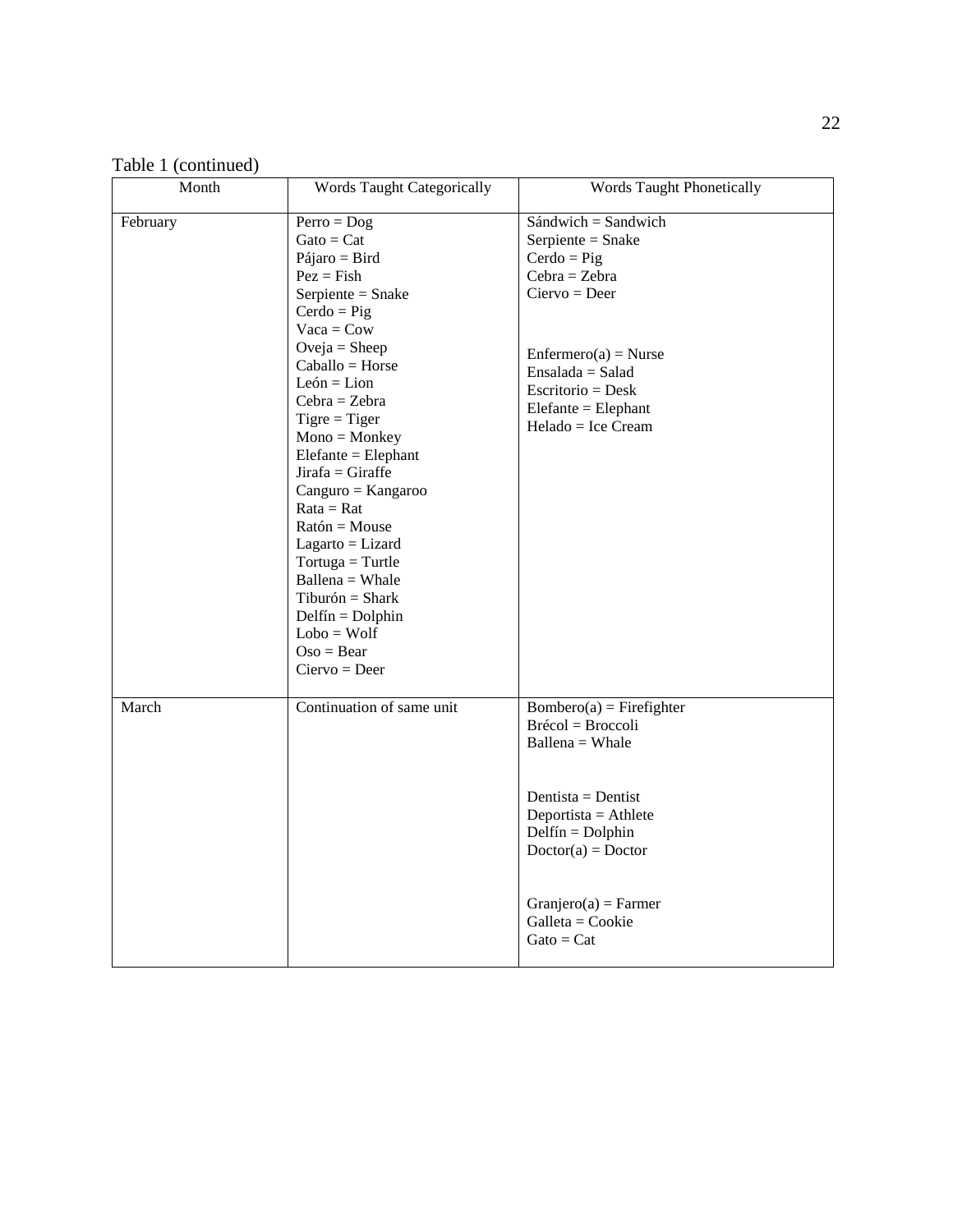| Table 1 (continued) |  |
|---------------------|--|
|                     |  |

| Month<br><b>Words Taught Categorically</b> |                                                                                                                                                                                                                                                                                                          | <b>Words Taught Phonetically</b>                                                                                                                            |  |
|--------------------------------------------|----------------------------------------------------------------------------------------------------------------------------------------------------------------------------------------------------------------------------------------------------------------------------------------------------------|-------------------------------------------------------------------------------------------------------------------------------------------------------------|--|
| April                                      | $Maestro(a) = Teacher$<br>$Doctor(a) = Doctor$<br>$Granjero(a) = Farmer$<br>$Bombero(a) = Firefigure$<br>$Enfermero(a) = Nurse$<br>$Abogado(a) = Lawyer$<br>$Cocinero(a) = Chef/Cook$<br>Policía = Police Officer<br>Dentista = Dentist<br>$Actor = Actor$<br>$Artista = Artist$<br>Deportista = Athlete | $Tijeras = Scissors$<br>$Tigre = Tiger$<br>$Tiburón = Shark$<br>$Tortuga = Turtle$<br>$Jamón = Ham$<br>$Jugo = Juice$<br>$Jirafa = Giraffe$                 |  |
| May                                        | Continuation of same unit                                                                                                                                                                                                                                                                                | $Rate = Rat$<br>$Ration = Mouse$<br>Oveja = Sheep<br>$Oso = Bear$<br>$Naranja = Orange$<br>$Vaca = Cow$<br>$Uvas = \text{Grapes}$<br>$Zanahorias = Carrots$ |  |

In order to show growth throughout the year, the students were given a basic vocabulary test the second week of school that included all of the words they would be learning throughout the year. Both groups started with the same average score, which showed that all students were starting with the same basic knowledge. As the year progressed, students worked through the vocabulary words in their respected instructional method. At the end of the year, students were given the same vocabulary test from the beginning of the year to see how much they improved throughout the year. The students who were taught using the phonetic instruction scored an average score of five points higher than the students who were taught in the categorical group.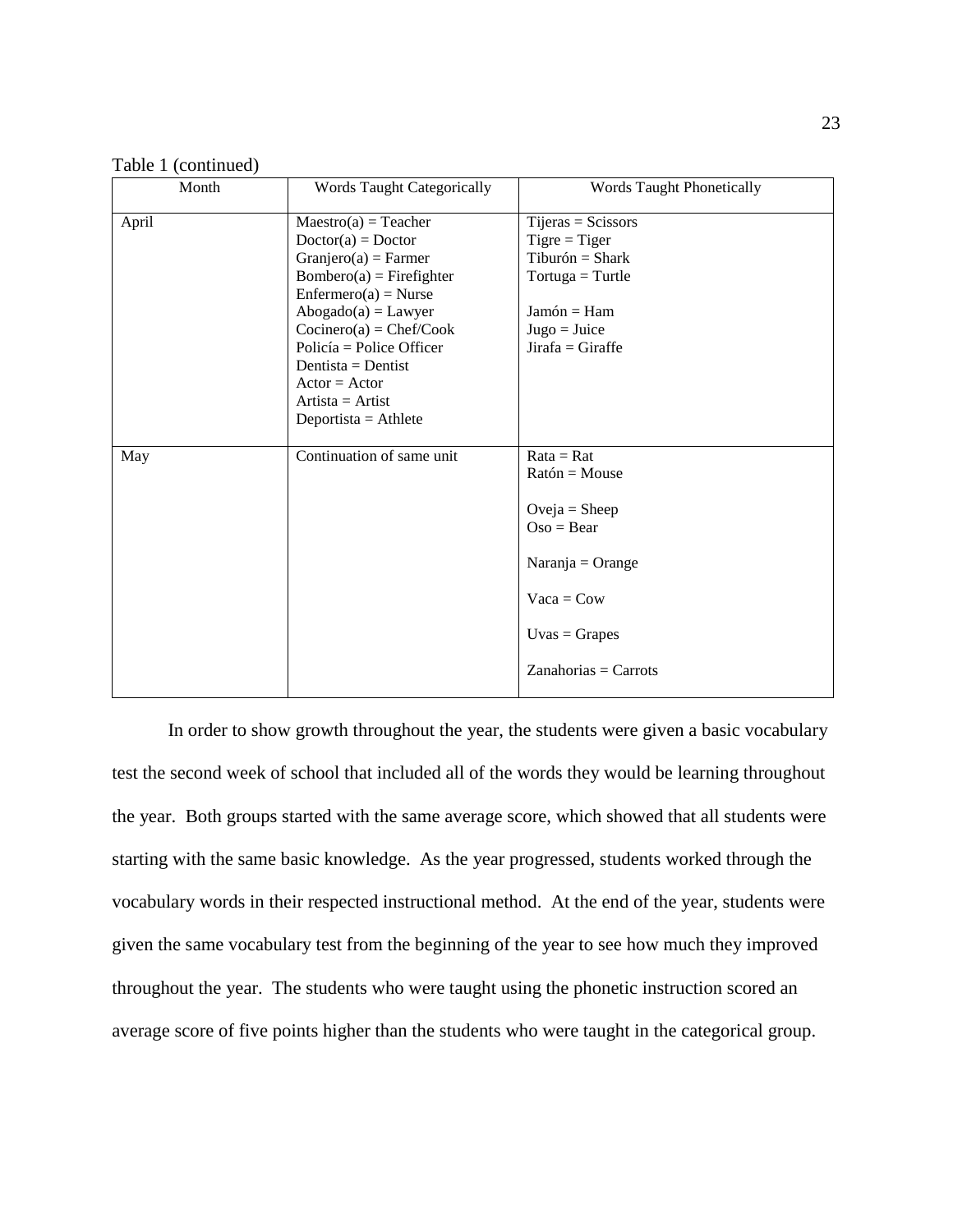Although this gave the phonetic group an average score 7% higher, the difference between the two groups cannot be considered a significant difference.

Table 1 represents the vocabulary words used in my curriculum that students were tested on. However, it is important to know that there are multiple ways to say these vocabulary words based on the regional dialects. The following table shows a limited selection of possible variations of the words covered in my curriculum based of different regions of the world.

#### **Table 2**

| Curriculum Word        | Alternate Word   | Country of Origin             |
|------------------------|------------------|-------------------------------|
|                        |                  |                               |
| Pastel (Cake)          | Torta            | Many South American Countries |
| Pastel (Cake)          | Bizcocho         | Puerto Rico                   |
| Sándwich               | <b>Bocadilla</b> | Spain                         |
| Lagarto (Lizard)       | Lagartijo        | Puerto Rico                   |
| Computadora (Computer) | Ordenador        | Spain                         |
| Jugo (Juice)           | Zumo             | Spain                         |

## **Variations in Vocabulary Words by Region**

As my research question focuses on long-term retention of vocabulary skills, I continued with this study in the 2017-2018 school year. As the school year started, all students (now second graders) were given the same vocabulary test as last year. Due to the summer learning loss, scores dropped, but overall the phonetic group scores were still slightly higher than those of the categorical group. Since students were randomly shuffled into second grade classes, the vocabulary instruction this year would need to be the same for all classes. This school year we focused on making the language meaningful, and using our vocabulary words from first-grade in authentic situations. Students spent the first 5 months of the school year using all their vocabulary words on a weekly basis in different role play scenarios. When given their final vocabulary test for this study, all scores increased. Also, students were back to being exactly the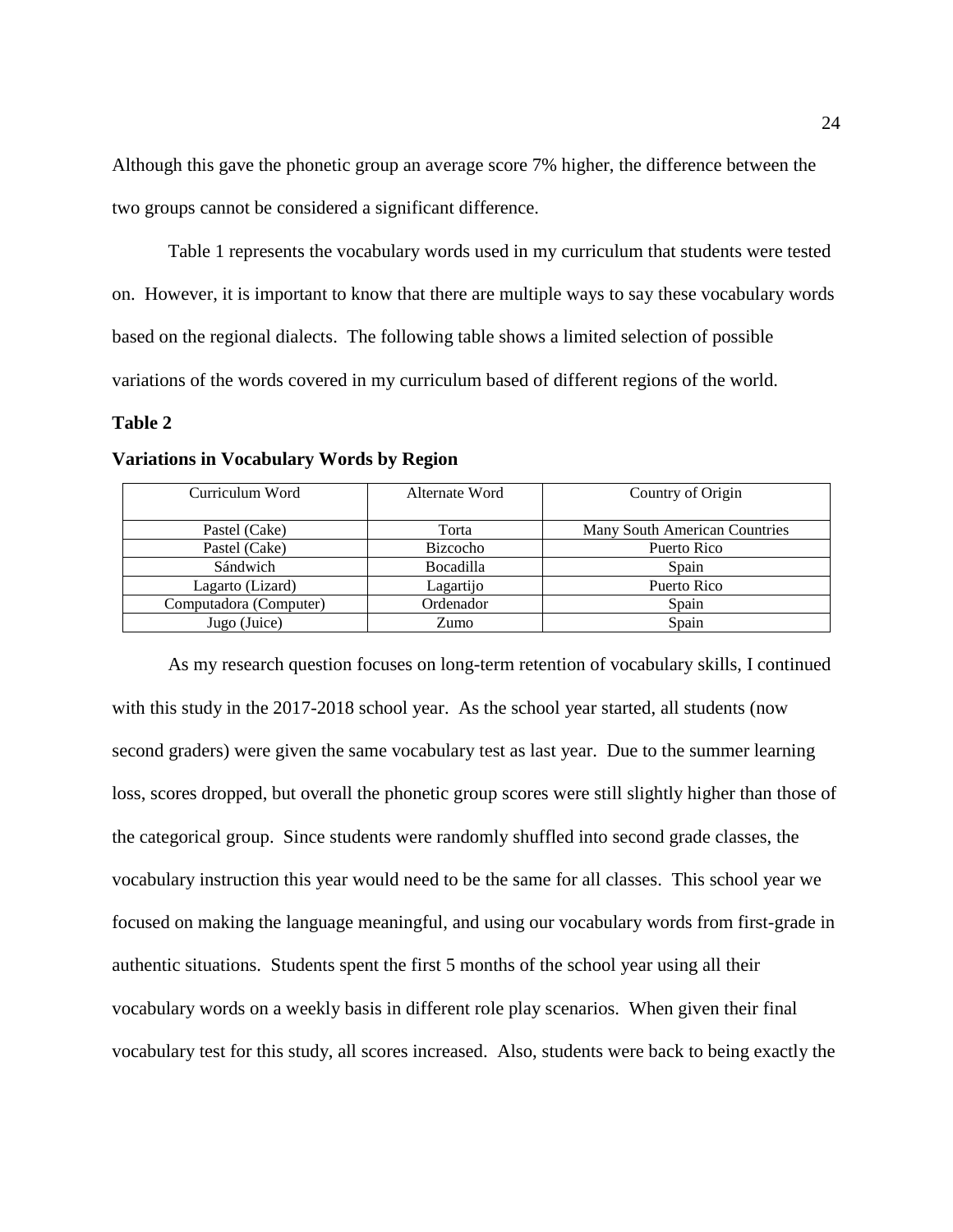same, as the average score was the same for both groups. The results from these tests are shown

in the table below.

## **Table 3**

## **Vocabulary Test Results, Average Score**

|                   | September<br>2016 | May<br>2017 | September<br>2017 | January<br>2018 |
|-------------------|-------------------|-------------|-------------------|-----------------|
| Categorical Group | 17/75             | 52/75       | 44/75             | 61/75           |
| Phonetic Group    | 17/75             | 57/75       | 48/75             | 62/75           |
| All Students      | 17/75             | 54/75       | 46/75             | 62/75           |

## **Research Question 3: Which Method of Vocabulary Word Presentation Shows Better Confidence in the Use of the Language during Classroom Activities?**

Vocabulary retention is only one piece of the puzzle when learning a second language.

Another piece to the puzzle is ensuring students have confidence when speaking in the language. As discussed in Chapter 2 the motivation for many students is to be able to use the language when traveling abroad and conversing with native speakers. In order for students to meet this goal, they must feel confident in their skills, so they are willing to have conversations while traveling.

For this part of my research project, I randomly selected 1 day each month, and tallied the number of students that showed confidence in their language usage during the classroom activities. Confidence with the language as previously defined is any student demonstrating belief in themselves while using L2. Tallies were given to students that would raise their hands to answer questions, students that would volunteer to demonstrate skills in front of the class, students that would help others during a lesson, and students that persisted with activities even if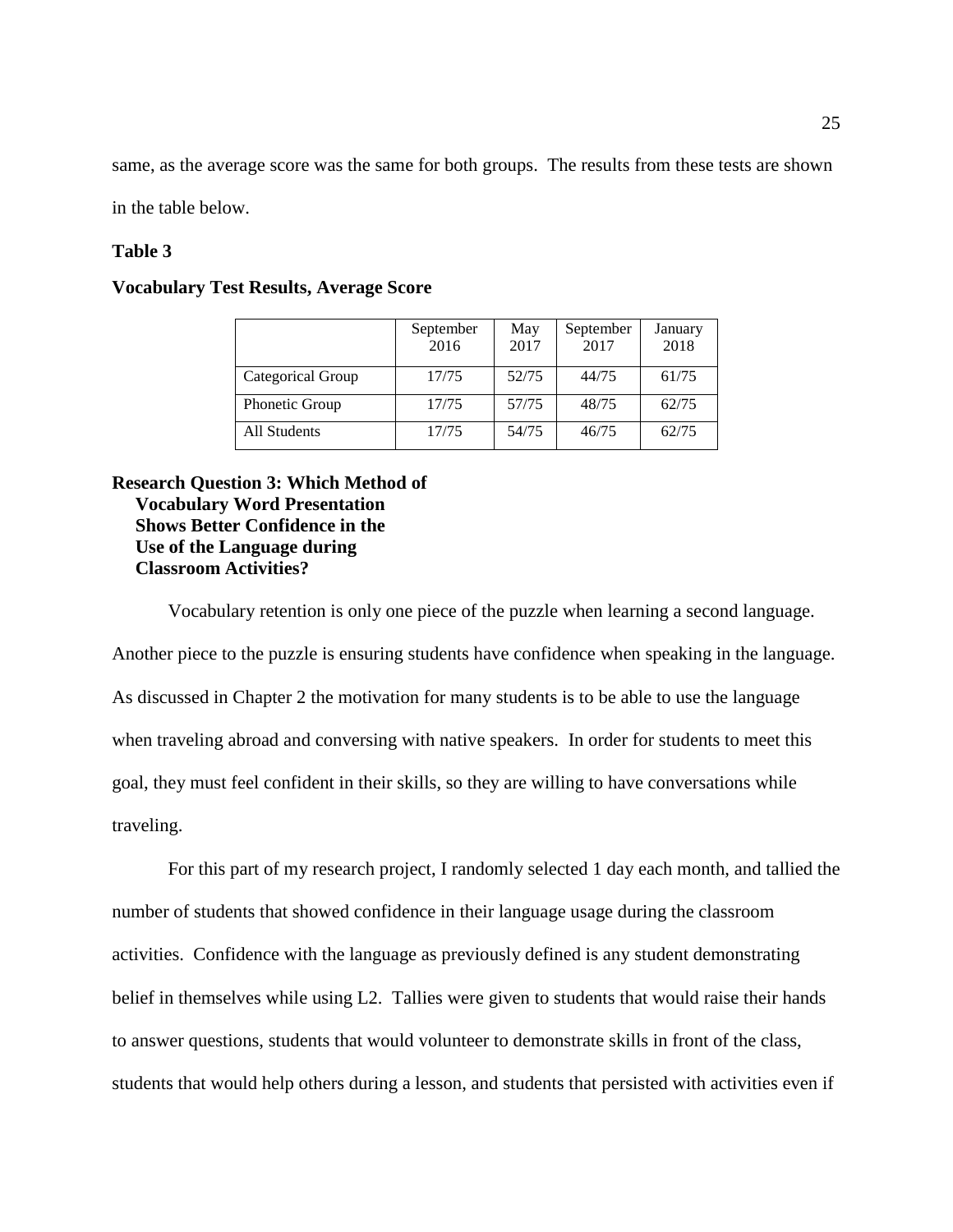corrected on pronunciation. Number of students that showed confidence on randomly selected days are shown in the table below.

## **Table 4**

| Month     | <b>Words Taught Categorically</b><br>105 Total Students | <b>Words Taught Phonetically</b><br>83 Total Students |
|-----------|---------------------------------------------------------|-------------------------------------------------------|
| September | 17                                                      | 19                                                    |
| October   | 93                                                      | 45                                                    |
| November  | 41                                                      | 52                                                    |
| December  | 84                                                      | 31                                                    |
| January   | 103                                                     | 64                                                    |
| February  | 72                                                      | 57                                                    |
| March     | 99                                                      | 78                                                    |
| April     | 84                                                      | 62                                                    |
| May       | 102                                                     | 75                                                    |

## **Confidence Shown in the Use of the Language during Classroom Activities**

\*Number of students showing confidence

As the results show, when each new unit was presented, the number of students who showed confidence in their language skills would dip as well. This can be attributed to the fact that as students are introduced to new words, they feel less confident using them on their own. As they practice each new vocabulary list, their confidence gains, and by the end of each unit we top out with nearly all students showing confidence in their skills.

An additional point of interest is that in general a larger percentage of students in the categorical group showed confidence in their skills compared to the students who were taught phonetically. I would hypothesize that the reason the phonetic students showed less confidence is that they were given new words to work with every month, so they did not have the same amount of time to work with each vocabulary group and feel comfortable with the words. Another contributing factor to these results is the ability to lesson plan was a lot easier for the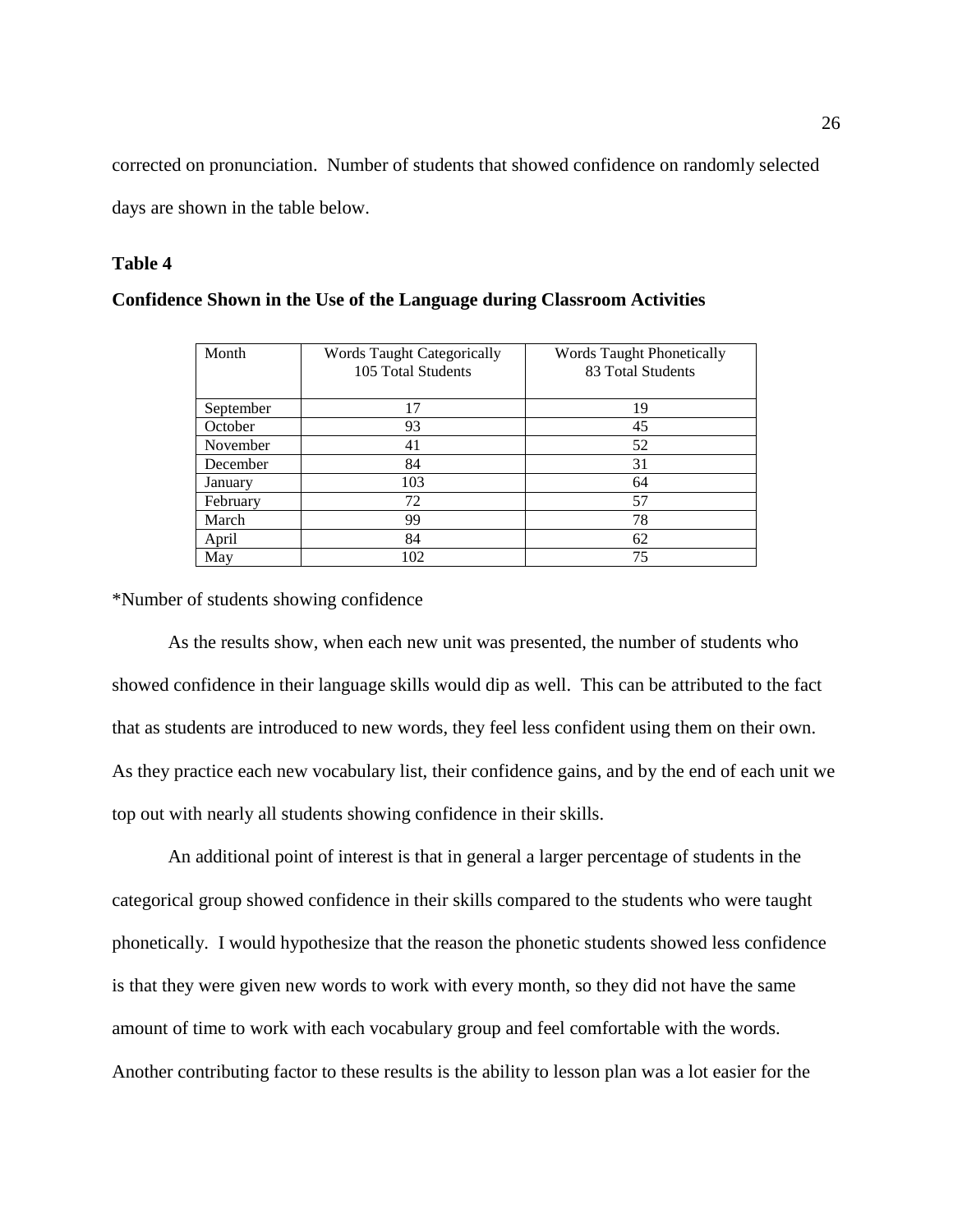categorical group of students. We could practice the words in more authentic ways because the words related to one another. Whereas, with the phonetic group it was harder to plan scenarios in which students needed a folder, horse, kangaroo, chef, computer, chocolate, notebook, and crayons.

## **Research Question 4: Which Method of Vocabulary Word Presentation Allows for Better Pronunciation of the Words during Classroom Activities?**

Another piece of the puzzle when it comes to L2 success is pronunciation. Students need to ensure that they are pronouncing the words correctly in order to be understood when communicating with other speakers of the language. As I did with the confidence data, to measure pronunciation accuracy, I randomly selected 1 day each month, and tallied the number of students that demonstrated accuracy in pronunciation when saying the vocabulary words in classroom activities. The days that pronunciation accuracy data was measured were different than those that confidence data was measured. Tallies were given to students who correctly pronounced the word without teacher help. Number of students that demonstrated correct pronunciation on randomly selected days are shown in the table below.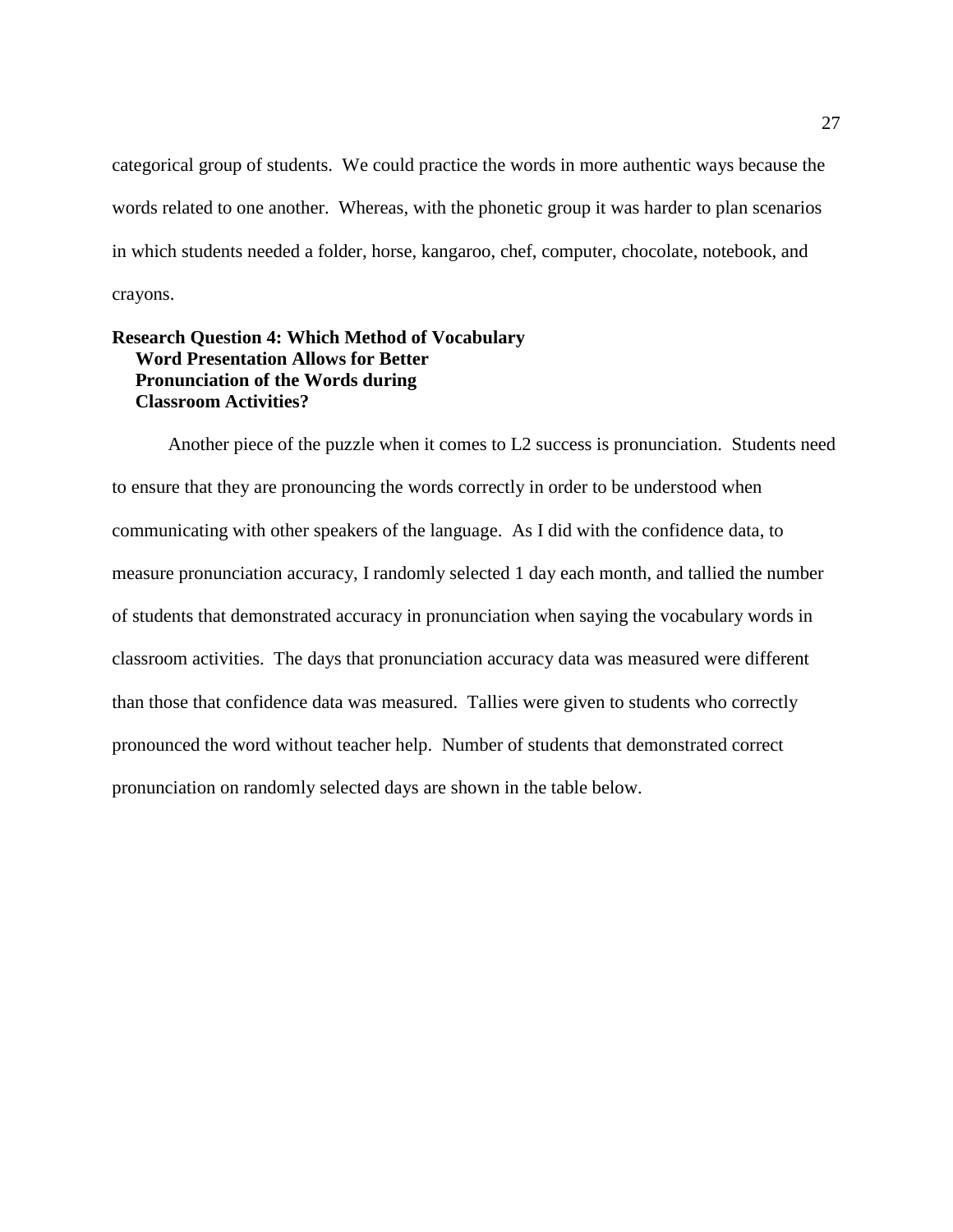## **Table 5**

| Month     | <b>Words Taught Categorically</b><br>105 Total Students | <b>Words Taught Phonetically</b><br>83 Total Students |
|-----------|---------------------------------------------------------|-------------------------------------------------------|
| September | 25                                                      | 30                                                    |
| October   | 92                                                      | 67                                                    |
| November  | 44                                                      | 59                                                    |
| December  | 78                                                      | 73                                                    |
| January   | 91                                                      | 79                                                    |
| February  | 68                                                      | 61                                                    |
| March     | 86                                                      | 82                                                    |
| April     | 62                                                      | 80                                                    |
| May       | 96                                                      | 81                                                    |

## **Pronunciation Accuracy Shown in the Use of the Language during Classroom Activities**

\*Number of Students Showing Correct Pronunciation

As the data show, the scores dropped as each new unit was presented, which again can be explained because the students were unfamiliar with the words which makes it more difficult to pronounce them correctly. However, the data for this research question show that the students in the phonetic group maintained a higher percentage of accuracy throughout the year.

I would attribute these findings to a couple of different reasons. The first being the method of vocabulary instruction. In the phonetic group, the students are really focusing on the way each word sounds in order to differentiate them from one another. With this heightened focus, they are also gaining heightened pronunciation skills in order to say each word correctly. The other reason for the higher percentage of accuracy can be credited to the fact that students are learning a smaller number of words each month which makes it easier for them to remember.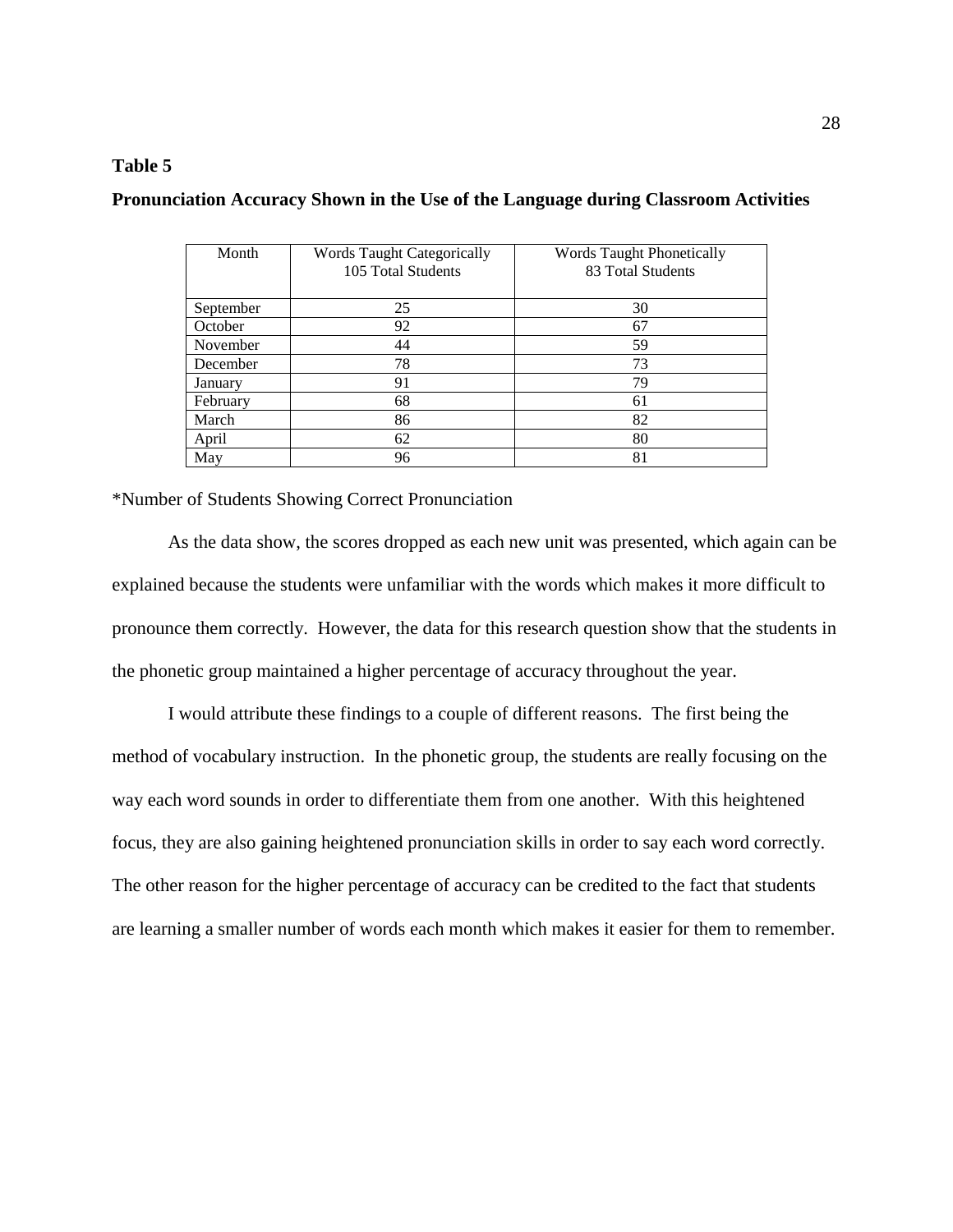#### **Chapter 4: Conclusions and Recommendations**

## **Introduction**

The purpose of this research paper was to evaluate the methods of L2 instruction in order to find which provides the best long-term retention for students. Chapter 1 discussed the background on the topic and the proposed research study of first-grade Spanish students in the Midwest. Chapter 2 presented a review of literature on the topic, and Chapter 3 provided findings from the study I conducted with my students. In Chapter 4, I will discuss conclusion, recommendations and implications from this research.

## **Conclusion**

I reviewed many studies that provided foreign language teachers with a variety of methods on how best to ensure long-term language retention for their students. The research showed that the result of implementing these techniques in the L2 classroom provided positive outcomes on the students' ability to use the language. Many studies showed that when using the language authentically in L2 classrooms, students show better confidence and grammar control. Several articles discussed how to provide students with these opportunities. The role of the teacher is no longer that of lecturing the students on the material, but of facilitating the learning. In order to have the most positive long-term effect, teachers need to build the scenarios, but from there the students need to take control of the lesson and perform the L2 speaking.

Although the raw scores from the vocabulary test in Chapter 3 did not yield significantly different results, the levels of confidence and pronunciation skills greatly differed. The students who were learning the vocabulary words in categories showed greater confidence when working on projects in class and talking with their peers. This can be attributed to the fact that they are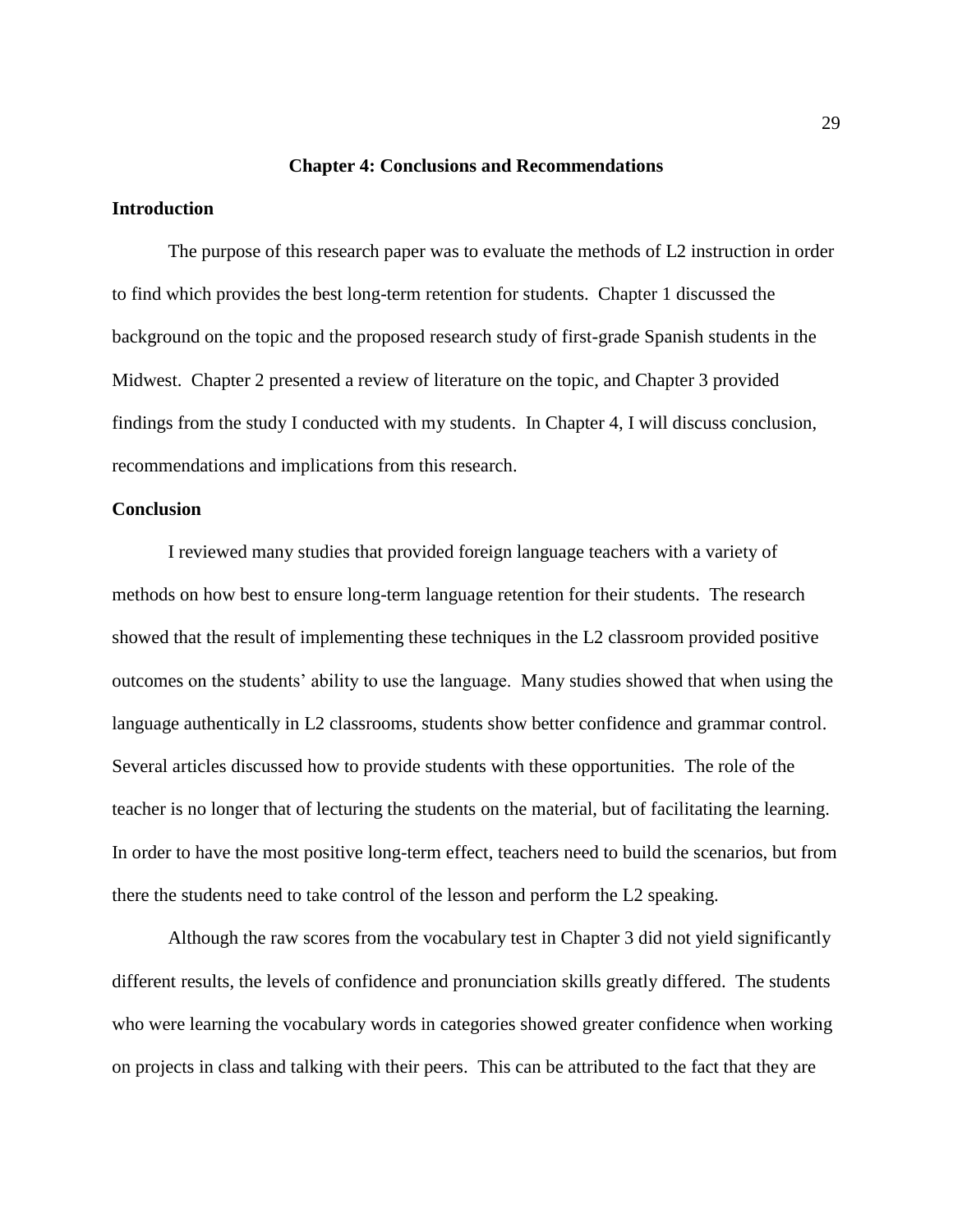using the words more authentically. On the flip side, the students who were learning the vocabulary words phonetically showed greater control over the pronunciation of the words. This can be attributed to the fact that the focus was being put on the way each individual word sounded and was different from the others in that grouping of words.

Based on these results, the conclusion could be made that both methods of instruction are equally important. In order for students to build confidence they need to be put in authentic situations which is far easier to plan for when vocabulary words are taught in categories. It is just as important for students to have correct pronunciation which can be gained through practice of words that sound similar. As the articles discussed, phonetic practice forces our brains to focus on the differences in the words, which leads to better pronunciation. As L2 teachers, we have to find the balance between the two methods of instruction in order to ensure well rounded, confident, and accurate students.

#### **Recommendations**

Based on the literature review, it appears that students need to be practicing the language in authentic situations as much as possible. Although, study abroad programs are going to yield the best results, that is not always possible. Therefore, my recommendation to other foreign language teachers is to create as many different situations that they can where students are using the language authentically in their classrooms. Students need to build the confidence in their skills in order to branch outside of the safety of the four walls of their classroom and have real conversations with native speakers.

Often times L2 teachers state that they need to have their students memorize the grammar rules before they can have conversations. To a point it is necessary for students to memorize the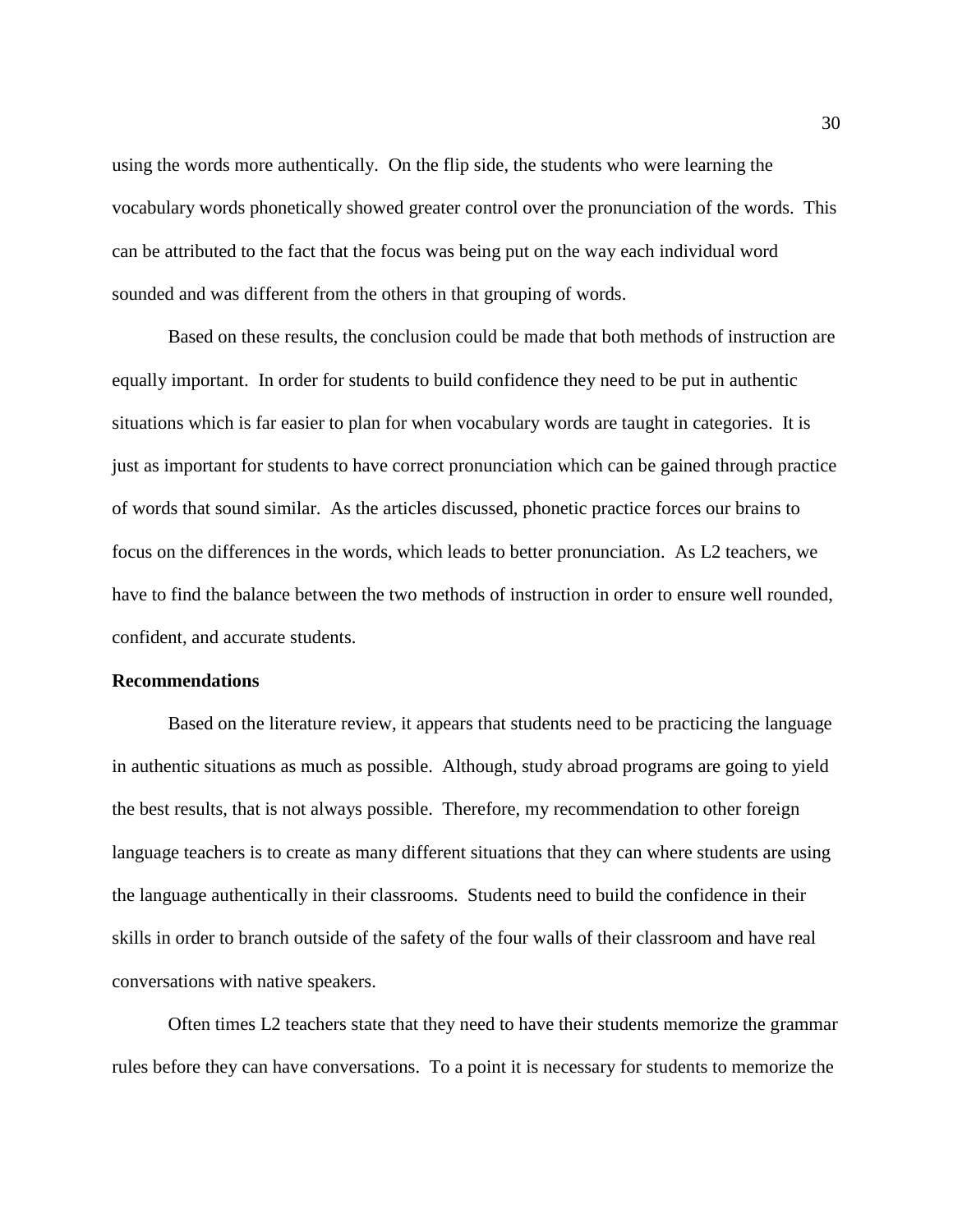grammar rules, because without any background knowledge it will be impossible for students to have a conversation with one another. However, as L2 teachers, we need to make sure we are doing more than just drill and practice. It is a disservice to our students if all we teach are the grammar rules. As the research showed, most students are taking foreign language classes in order to travel the world and communicate with natives. How can we help them meet their goals if we do not build speaking practice into our classrooms? In building opportunities for our students to use the language authentically, it will be a natural progression to correcting their grammar mistakes as they occur in conversation.

## **Recommendations for Future Research**

This topic of interest has been highly researched in many different venues. Based on the fact that there is a lot of information available for ways to improve L2 language acquisition, my recommendations for future research are to look at this topic from different perspectives than are currently available. Below are my recommendations for future research questions on this topic.

- 1. How does student engagement impact long-term L2 language retention? As teachers, we are constantly coming up with new lessons and teaching techniques to increase student engagement. It would be easy to believe that if students are more engaged in the lesson, they would have longer retention of the language. Researchers could be testing that theory to see if students are in fact maintaining their L2 skills longer if they are more engaged in class activities and to what extent engagement plays in long-term retention.
- 2. What modality of L2 instruction yields the best long-term retention? Throughout this research study, current research puts the emphasis on students use of the language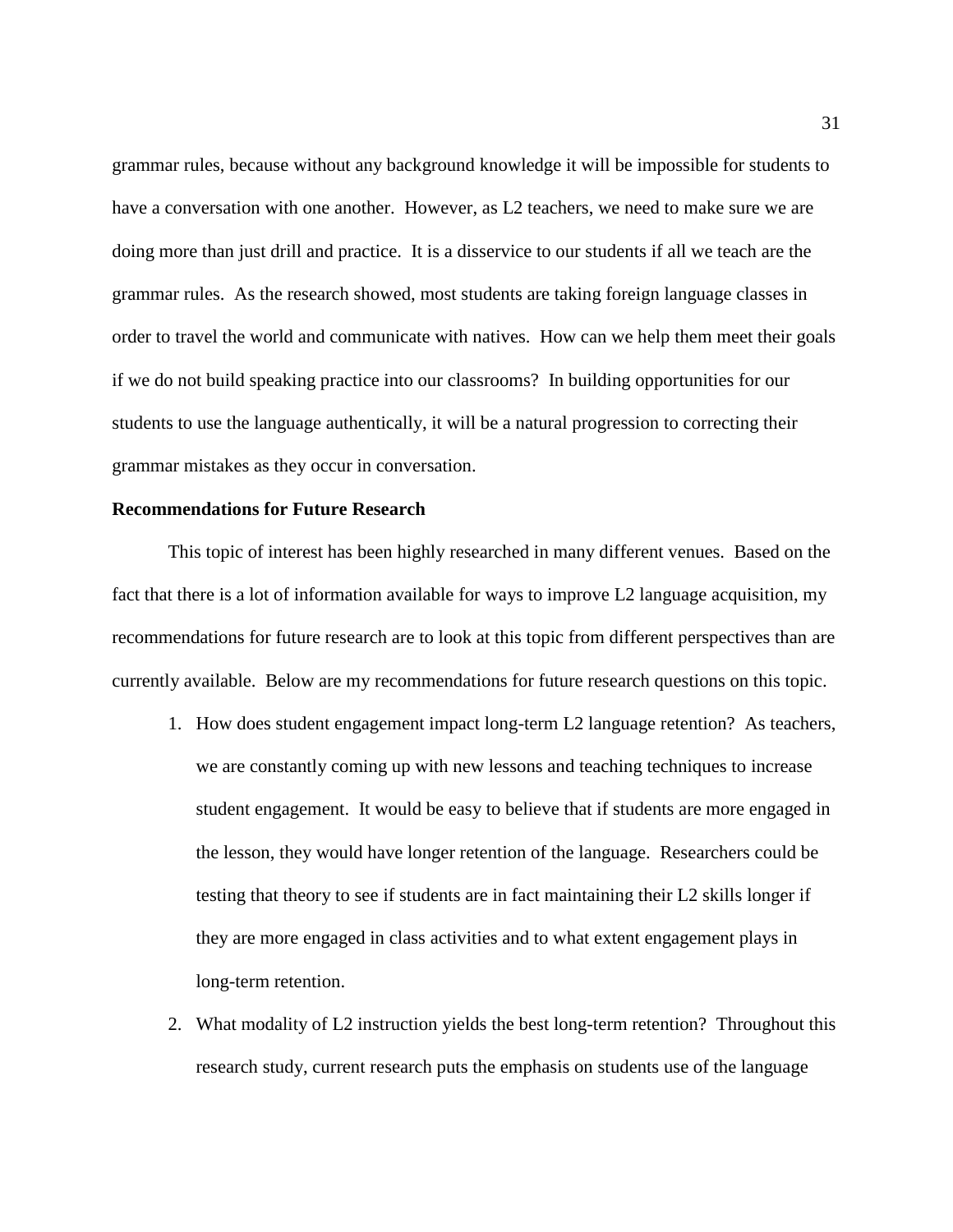through speaking. However, there are three other modalities to learning a language: reading, writing, and listening. There is limited research on how these modalities impact students' long-term use of the language. The Urlaub (2012) study discussed the importance reading through authentic texts and the van Zeeland and Schmitt (2013) study discussed the importance of listening to native speakers, but we need more information than just these studies. Researchers could be testing to see if one modality holds more importance than the others. They could also be researching which combination of modalities yields the highest retention for L2 students.

3. Does categorical or phonetic vocabulary practice provide better long-term retention of L2 for students? This was the research question that I proposed for my project and worked to answer for 18 months. However, I do not feel like it is possible to get an accurate portrait of long-term retention in a time frame shorter than two years. Also, in my project students were shuffled together in the second half, so the vocabulary instruction method had to modified which left all students were practicing their words the same way. Researchers could be performing a study similar to mine, but keeping students in their respective groups for the length of the study as well as continuing the project over the course of many years.

## **Implications**

As a Spanish teacher, I have taken to heart the overwhelming data that the research has showed creates positive long-term retention. I have been building more authentic practice into my classroom, especially since I teach at the elementary level when students are willing to take risks and have no fear of speaking in a second language. This is the perfect age to role play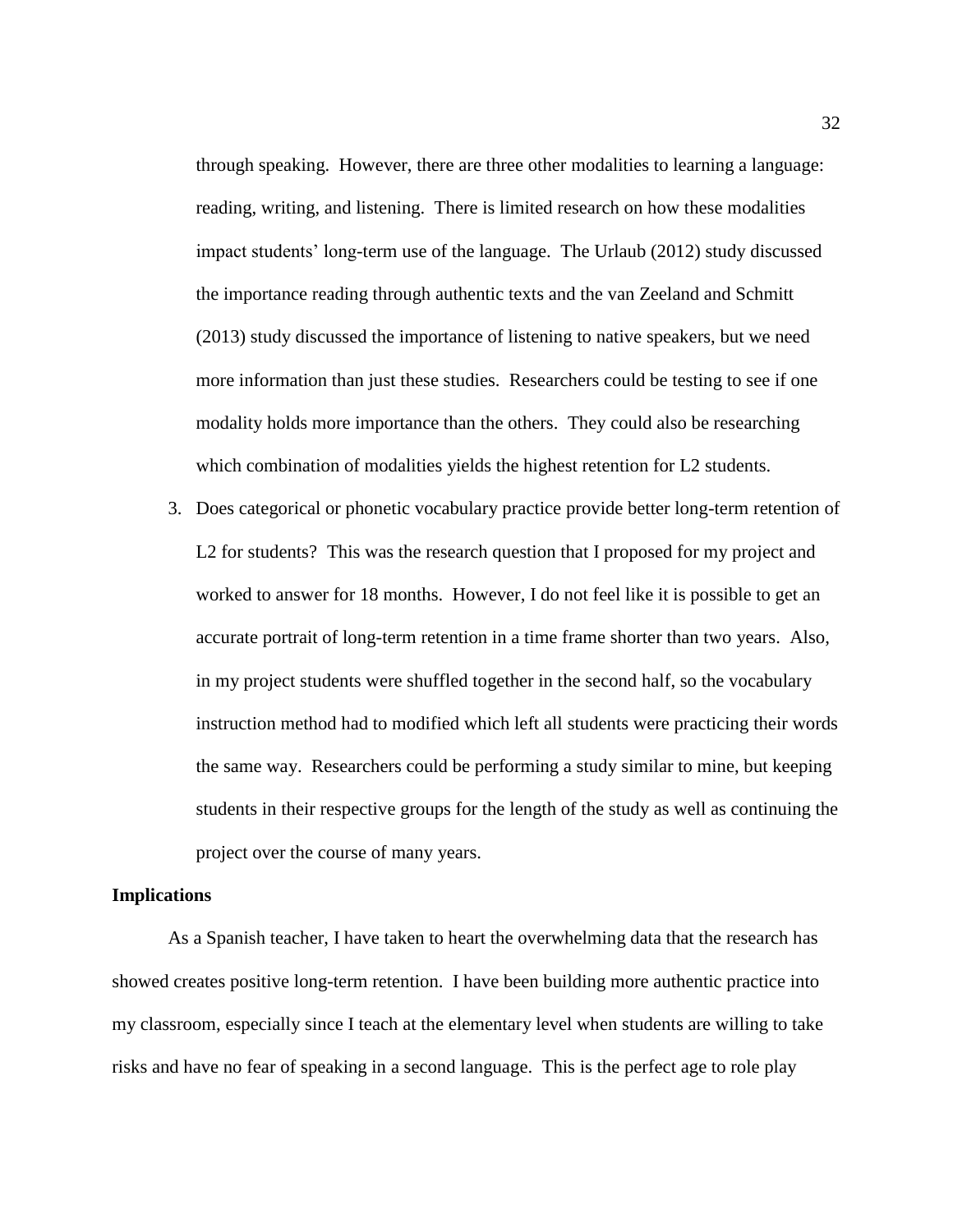different scenarios and allow for the students to use their creativity. I have shifted my focus from drill and practice to group work and role playing, and the changes I have seen in my students are incredible. This shift in vocabulary practice is also made evident in the vast improvement in their vocabulary scores from September, 2017, to January, 2018. It is clear that what matters most is the authentic practice of vocabulary words, and not solely in which method is used to input the words into the students' brains.

I have also shared my findings with the other Spanish teachers in my district. We all agree that the method in which vocabulary is introduced does not seem to have a great impact on our students' long-term success with the language. However, what is important is what we as teachers do with the language after the vocabulary has been mastered. As a department we are working on creating authentic situations which allow for students to spend the entire class time in Spanish. We are also challenging one another to find every possible way to incorporate more Spanish into our daily instruction. The way that I have met this challenge is by starting every day with a morning meeting completely in Spanish, where the students are asked a variety of questions that they must answer in Spanish. Students have morning meetings every day in their homerooms, and bringing that routine into the L2 classroom has provided the students with another authentic way to practice their Spanish skills.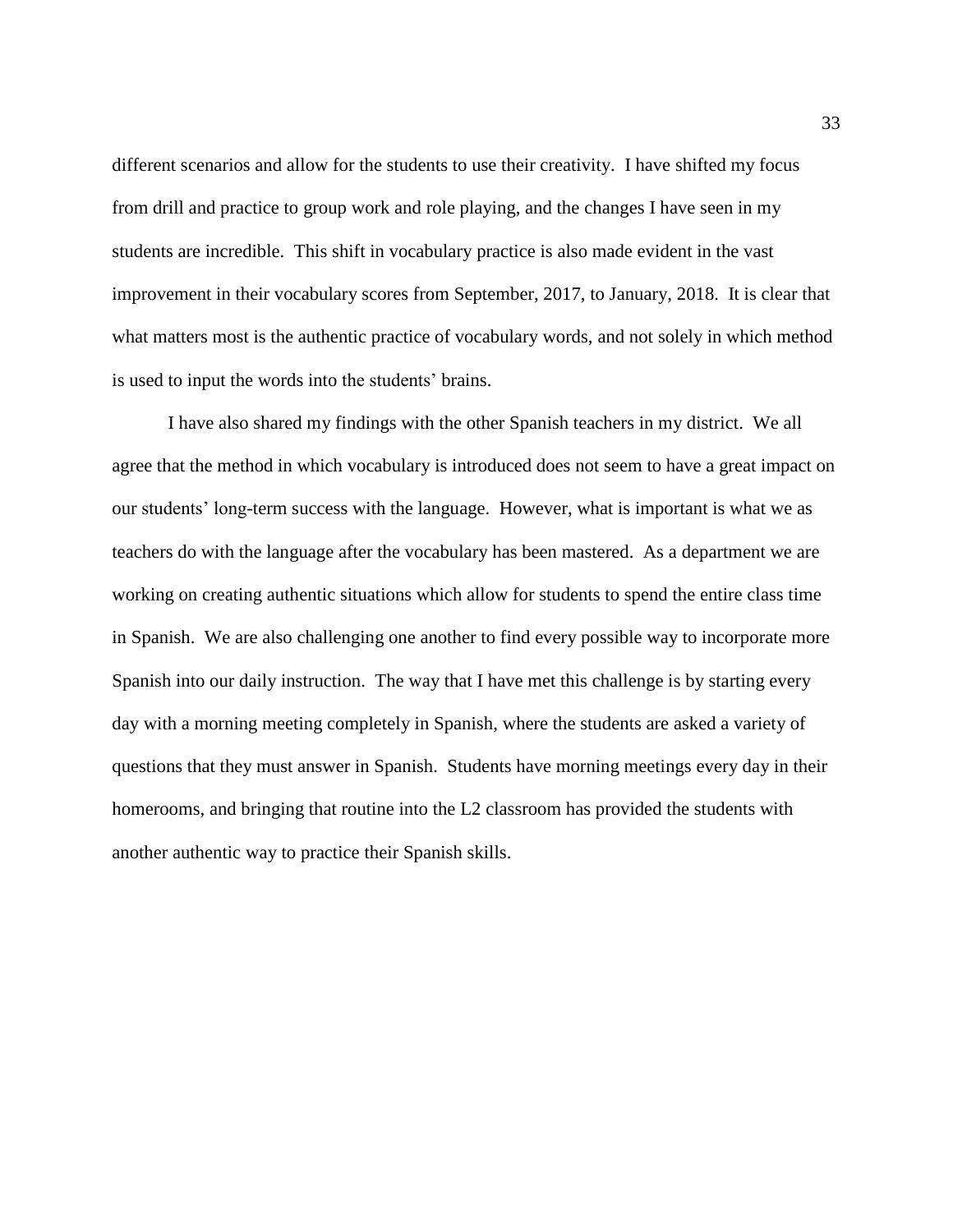## **References**

Davis, D. D. (2009). Bringing language to life in second-year Spanish. *New Directions for Teaching & Learning, 2009*(119), 17-23. doi:10.1002/tl.360

Dulay, H., Burt, M., & Krashen, S. (1982). *Language two*. New York: Oxford University Press.

- Erten, I. H., & Tekin, M. (2008). Effects on vocabulary acquisition of presenting new words in semantic sets versus semantically unrelated sets. *System, 36*(3), 407-422. doi:10.1016/j.system.2008.02.005
- Gorman, B. K. (2012). Relationships between vocabulary size, working memory, and phonological awareness in Spanish-speaking English language learners. *American Journal of Speech-Language Pathology, 21*(2), 109-123. doi: 0.1044/1058-0360(2011/10-0063)
- Grey, S., Cox, J. G., Serafini, E. J., & Sanz, C. (2015). The role of individual differences in the study abroad context: Cognitive capacity and language development during short-term intensive language exposure. *Modern Language Journal, 99*(1), 137-157. doi:10.1111/modl.12190
- Hardison, D. M. (2014). Changes in second-language learners' oral skills and socio-affective profiles following study abroad: A mixed-methods approach. *Canadian Modern Language Review, 70*(4), 415-444. doi:10.3138/cmlr.2202
- Llanes, À. (2012). The short- and long-term effects of a short study abroad experience: The case of children. *System, 40*(2), 179-190. doi:10.1016/j.system.2012.05.003